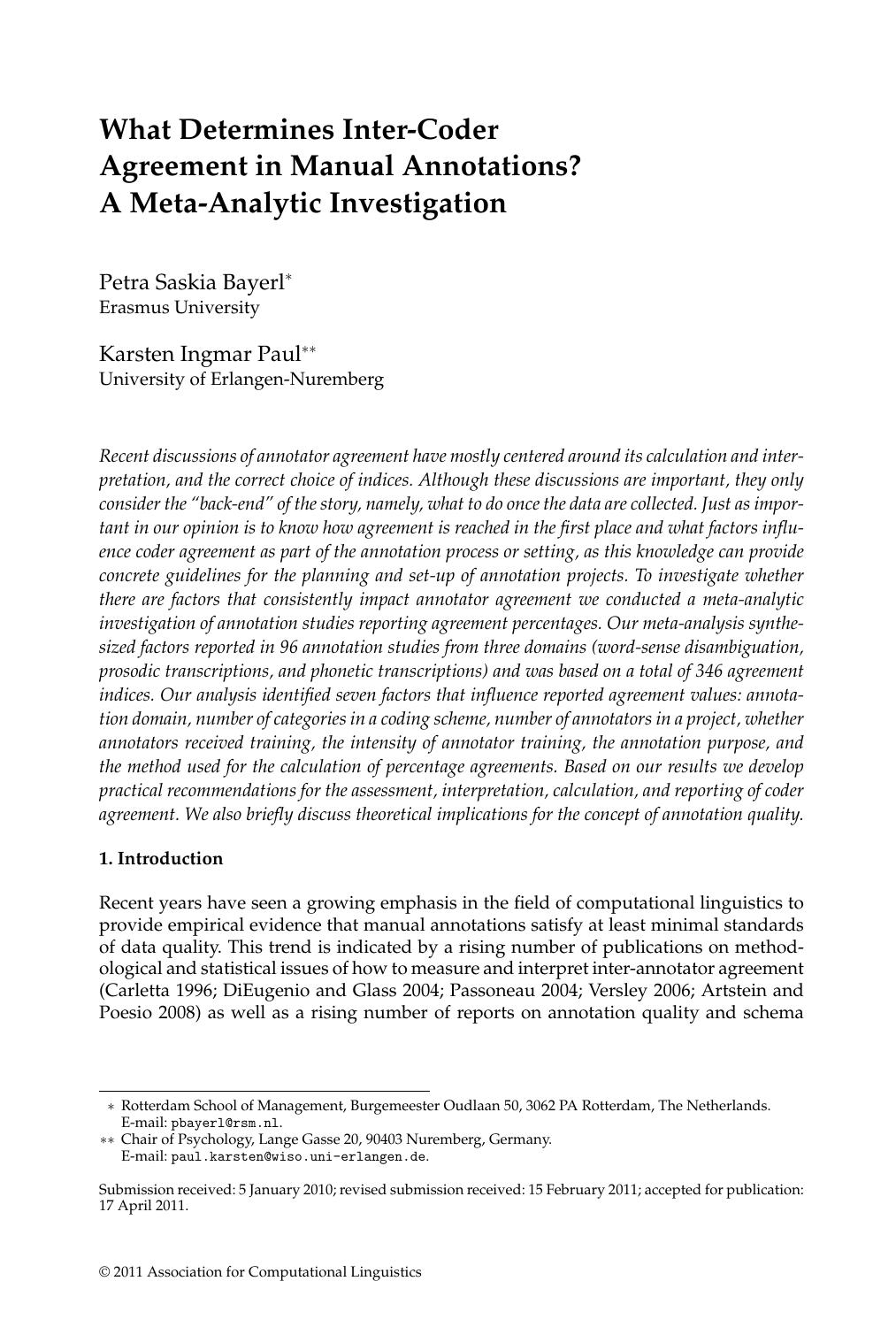validity (Teufel, Carletta, and Moens 1999; Calhoune et al. 2005; Gruenstein, Niekransz, and Purver 2005; Purver, Ehlers, and Niekrasz 2006).

The main reason for the analysis of annotation quality is to obtain a measure of the "trustworthiness" of annotations (Artstein and Poesio 2008). Only if we can trust that annotations are provided in a consistent and reproducible manner, can we be sure that conclusions drawn from such data are likewise reliable and that the subsequent usage of annotations is not negatively influenced by inconsistencies and errors in the data. Inter-annotator (or inter-coder) agreement has become the quasi-standard procedure for testing the accuracy of manual annotations. This process is based on the assumption that if multiple coders agree in their coding decisions of the same material we can be certain that—at least for this set of data and this set of coders—annotations are free of unsystematic and distorting variations.

Our degree of certainty depends on the ability of annotators to reach sufficient agreement in their coding decisions. Perfect agreement among coders is very rare. Slips of attention can lead to errors in the annotations of individual annotators, as can misinterpretations of coding instructions, personal biases, or genuinely disparate interpretations of material (Krishnamurthy and Nicholls 2000; Beigman Klebanov, Beigman, and Diermeier 2008). A common rule of thumb requires that annotators should agree in at least 80% of all cases or—if using a chance-corrected measure such as kappa reach values of at least 0.67 (Carletta 1996; DiEugenio and Glass 2004). Some recent discussions demand even higher agreement values from 0.80 up to 0.90 (Neuendorf 2002; Artstein and Poesio 2008).

Experience has shown that such values are often hard to achieve, even when the coding task appears to be easy. To name only two examples: For the ib2b smoking challenge, agreement between medical experts on the smoking status of patients only reached 60% (Uzuner, Szolovits, and Kohane 2006). In a recent review of the word-sense disambiguation domain, Navigli (2009) reported upper boundaries for coder agreement of 90% for coarse-grained/binary sense inventories, but only 67–80% for fine-grained inventories. Comparing annotations of the same data by independent coder groups can even yield agreement rates as low as 22% (Andreevskala and Bergler 2006; Grefenstette et al. 2006). Disagreements in human annotators are thus a common occurrence, and computational linguists expend considerable efforts to improve agreement rates among coders.

The question is whether processes that lead to disagreement among coders are unsystematic, or whether there are conditions and settings that impact annotator agreement in a predictable way. Computational linguists have started to tackle this question (Oppermann, Burger, and Weilhammer 2000; Syrdal et al. 2001; Pitt et al. 2005). Possible influences on annotation decisions identified in past studies are the complexity of annotation schemes (Popescu-Belis 2008), the degree of annotators' expertise (Lewis, Watterson, and Houghton 2003), the difficulty of the material (Wiebe, Wilson, and Cardie 2005; Beigman Klebanov and Beigman 2009), or the usage properties of individual words (Passonneau, Salleb-Aouissi, and Ide 2009). These findings point to a combination of annotator characteristics, such as level of expertise, and external factors, such as characteristics of the material or annotation scheme.

Of course, high levels of annotator agreement is not a goal in itself. Yet, as an indicator for the trustworthiness of manual annotations we must aim to create conditions under which annotator groups can achieve their optimal results. Knowing the factors that systematically impact annotator agreement gives us a tool to proactively design situations that eliminate or reduce influences that affect comparability in a negative way—or if elimination is impossible, it at least makes us more aware of possible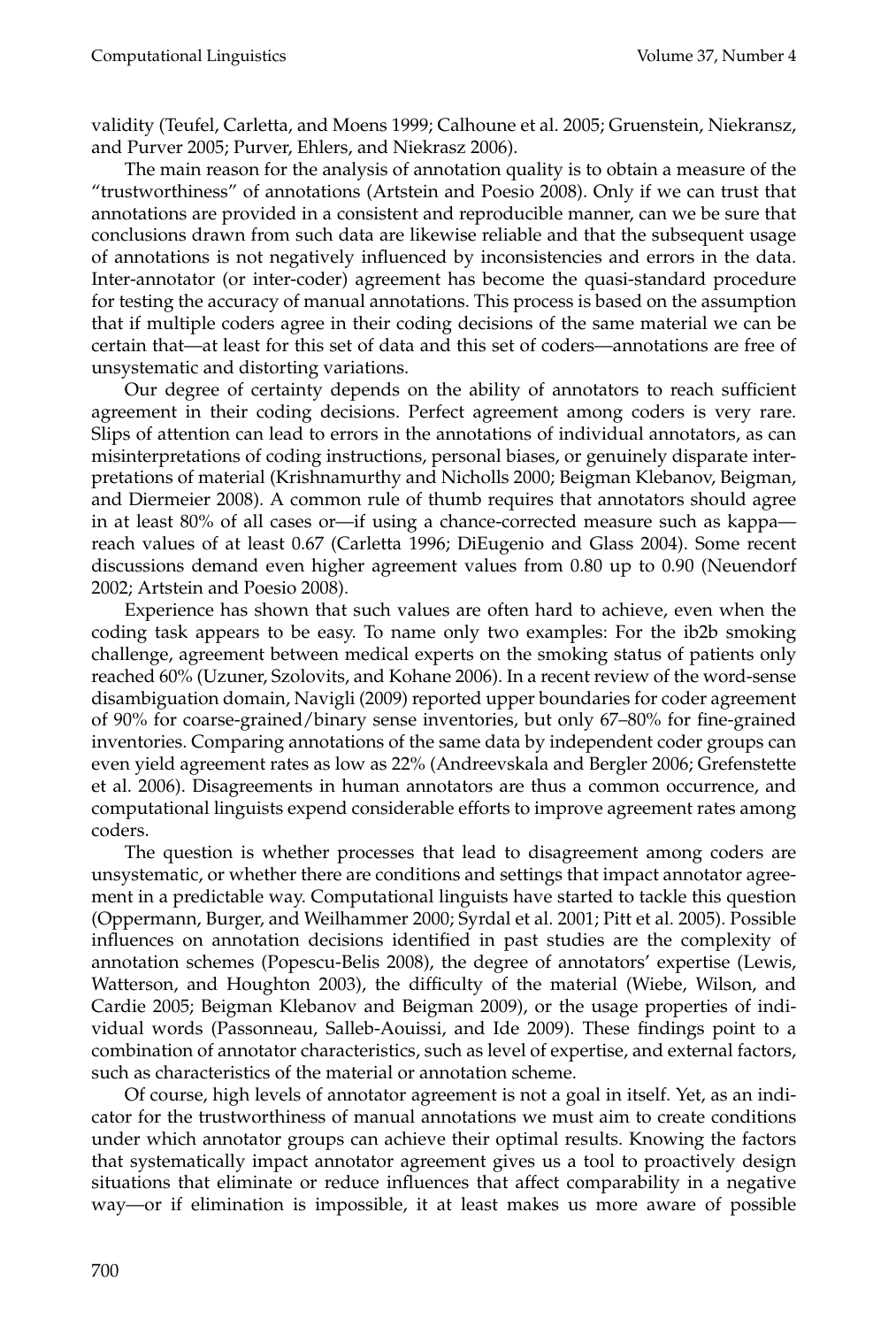problems and potential reasons for lower agreement rates. In the same regard, knowing which annotator characteristics are conducive to consistent and reliable work enables us to select annotators that meet these criteria.

Unfortunately, despite a wealth of annotation studies and practical experiences, we still lack a clear picture on what influences inter-annotator agreement. Although individual studies have found potential factors, it is unclear whether these findings are applicable only to the specific project or task in which they were observed, or whether they represent systematic influences on annotator agreement over a wide range of (or even all) situations. The main question guiding our study in this article was therefore whether we are able to identify factors that impact coder agreement in systematic ways across multiple studies and multiple domains.

Trying to propose a general framework of factors influencing annotator agreement is challenging, as manual annotations are required in a vast range of tasks from POStagging to prosodic transcriptions, word-sense disambiguation, the classification of text genres, or the identification of gestures or emotions. Moreover, each annotation project has its specific, idiosyncratic features. If factors such as annotator expertise or scheme granularity are important influences in one specific project, how can we be sure that this is also the case in other projects or other areas?

The best approach to answer this question is to review and synthesize information from a wide variety of studies in the same field. In this article we used a metaanalytic approach to synthesize existing information on inter-annotator agreement. Meta-analysis is a statistical method that combines and compares results of independent studies to obtain an overview of the respective research field. It is further used to identify factors with a (statistically) significant impact on the outcomes of individual studies (Cooper and Hedges 1994b; Lipsey and Wilson 2001).

Our investigation followed two aims: (1) to test whether there are factors that consistently influence annotator agreement, while abstracting from the specifics of individual annotation projects and settings; and (2) to get a first indication of how far these influencing factors are generalizable across different annotation domains. This second aspect is of considerable practical importance. If influencing factors are comparable across domains, findings from one area can be applied to other areas. If not, each domain has to consider factors that impact coder agreement individually.

This study contributes to the existing literature in that it approaches the question of inter-annotator agreement at the stage when decisions about procedures and settings can still influence the end results. It thus adds to earlier discussions by emphasizing the importance of the earliest stages in the annotation process before and when annotations are made. It does so by taking an objective, statistical approach to reanalyze and synthesize findings of existing empirical studies.

In the next section, we give a short introduction to the meta-analytic method and describe the specific procedure followed in the present study. This is followed by the presentation of our findings and a discussion of the practical implications for annotation projects. Based on our results, we formulate recommendations for the planning, execution, and reporting of annotations. Further, we briefly outline the broader theoretical implications and open questions for the concept of manual annotation quality.

# **2. Method**

The approach chosen in our study was the meta-analysis of existing annotation studies. Meta-analysis is a method that allows us to statistically integrate results of disparate empirical studies. It was developed in the last quarter of the 20th century as an answer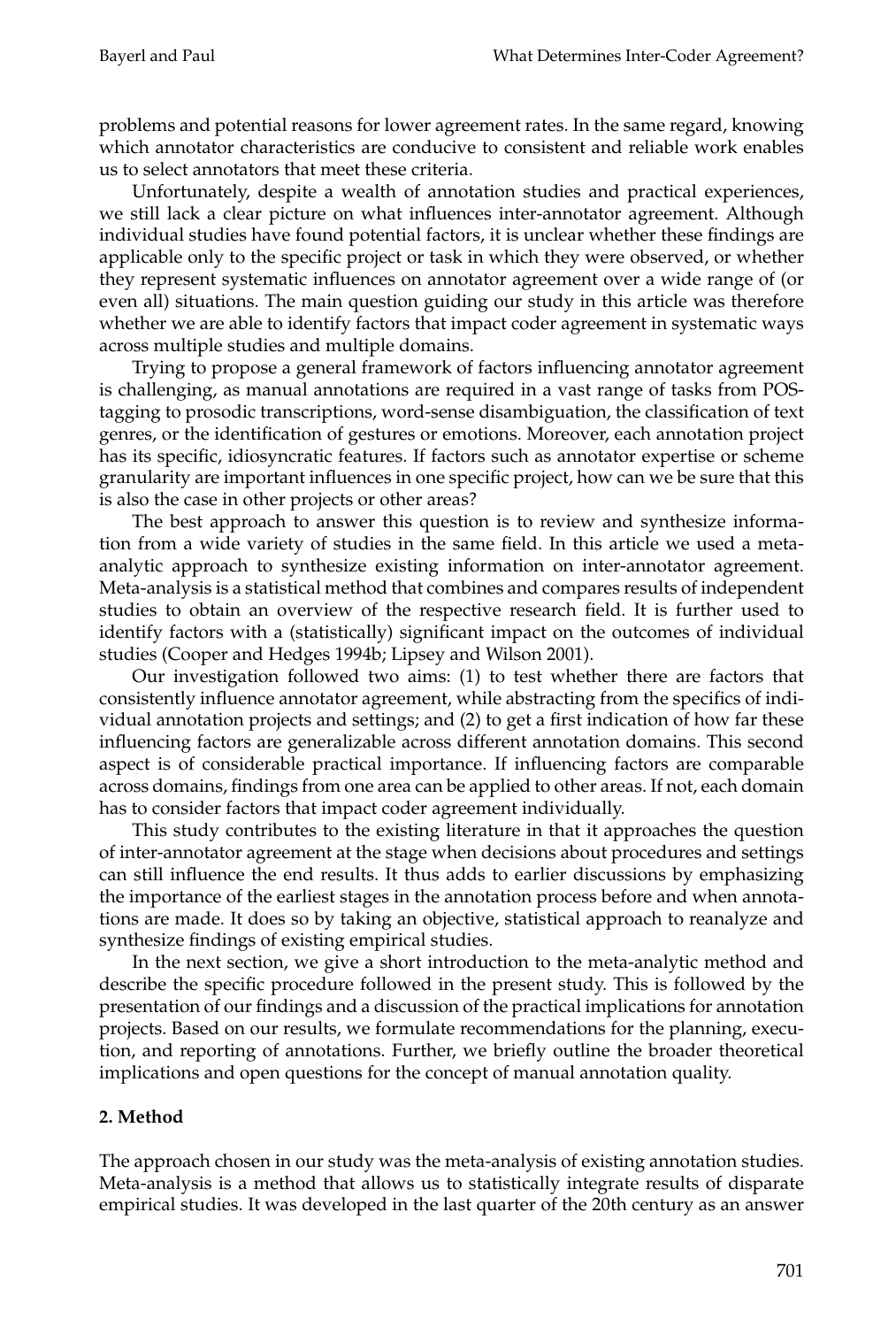to the problems that characterize traditional narrative reviews (Cooper and Hedges 1994a). The traditional method has long been criticized for being "unsystematic, haphazard, and impos[ing] an impossible information-processing burden on the reviewer" (Hunter and Schmidt 1990, p. 488). As a result, authors of traditional reviews typically fall back on personal strategies with the consequence that different reviewers often come to very different conclusions, even if they analyze the same set of studies (Van Den Noortgate and Onghena 2005).

To prevent such personal biases, meta-analyses use a statistical approach to synthesize research results. Meta-analyses are "quantitative summaries of research domains that describe the typical strength of the effect or phenomenon, its variability, its statistical significance, and the nature of the moderator variables from which one can predict the relative strength of the effect or phenomenon" (Rosenthal 1995, p. 183). Since the term "meta-analysis" was coined (Glass 1976) and the first studies were published in the fields of education and psychology (Smith and Glass 1977; Glass and Smith 1979), such quantitative syntheses have seen a strong rise in popularity in the psychological, educational, and medical sciences. Other areas are following suit, leading to what has been called a "meta-analytic revolution" (Fiske 1983).

A meta-analysis consists of six basic stages: (1) formulation of the research questions or hypotheses and definition of criteria for the selection of primary studies, (2) comprehensive search for studies on the topic of interest that fit the selection criteria, (3) extraction and coding of relevant data, (4) conversion of study results to an index that makes results comparable across studies (the so-called *effect size* such as correlations, standardized mean differences, or proportions), (5) combination and/or comparison of results across studies including the investigation of possible moderator variables (i. e., variables that change the strength of an effect or relationship between two variables by either increasing/decreasing its strength or changing its direction), and (6) interpretation and reporting of results. The fifth stage constitutes the "essence of the meta-analysis" (Van Den Noortgate and Onghena 2005, p. 3), in which the results of the primary studies are analyzed statistically. Although all meta-analyses follow the same basic procedure, decisions on each of these steps need to be tailored to the question and data at hand. In the following we detail the procedure followed in our study.<sup>1</sup>

#### **2.1 Identification and Selection of Studies and Domains**

Our main research question was very broad, and we therefore started our search for primary studies with few restrictions. The search for relevant studies used three main approaches. First, electronic searches in computerized databases (MLA, CiteSeer) were conducted using variations and combinations of the keywords *manual (annotation)*, *human (coders)*, *agreement*, *reliability*, *ITA*, *inter-coder*, *inter-annotator*, and *inter-tagger*. Additional Internet-based searches in Google using the same keywords were conducted to find documents published in proceedings and as internal papers, working notes, or theses. Further, on-line reference lists of projects and authors concerned with manual annotations were searched. Additional publications were identified through the backtracing of references in key articles. In a few cases authors were contacted for papers unavailable through the Internet or libraries. The use of a broad range of search methods and the inclusion of unpublished studies strengthens the representativeness of the

<sup>1</sup> For reasons of space, we cannot provide an extensive introduction to the meta-analytic method. There are several highly accessible textbooks, however, that can give the interested reader further information; for instance, Cooper and Hedges (1994b), Hedges and Olkin (1985), or Lipsey and Wilson (2001).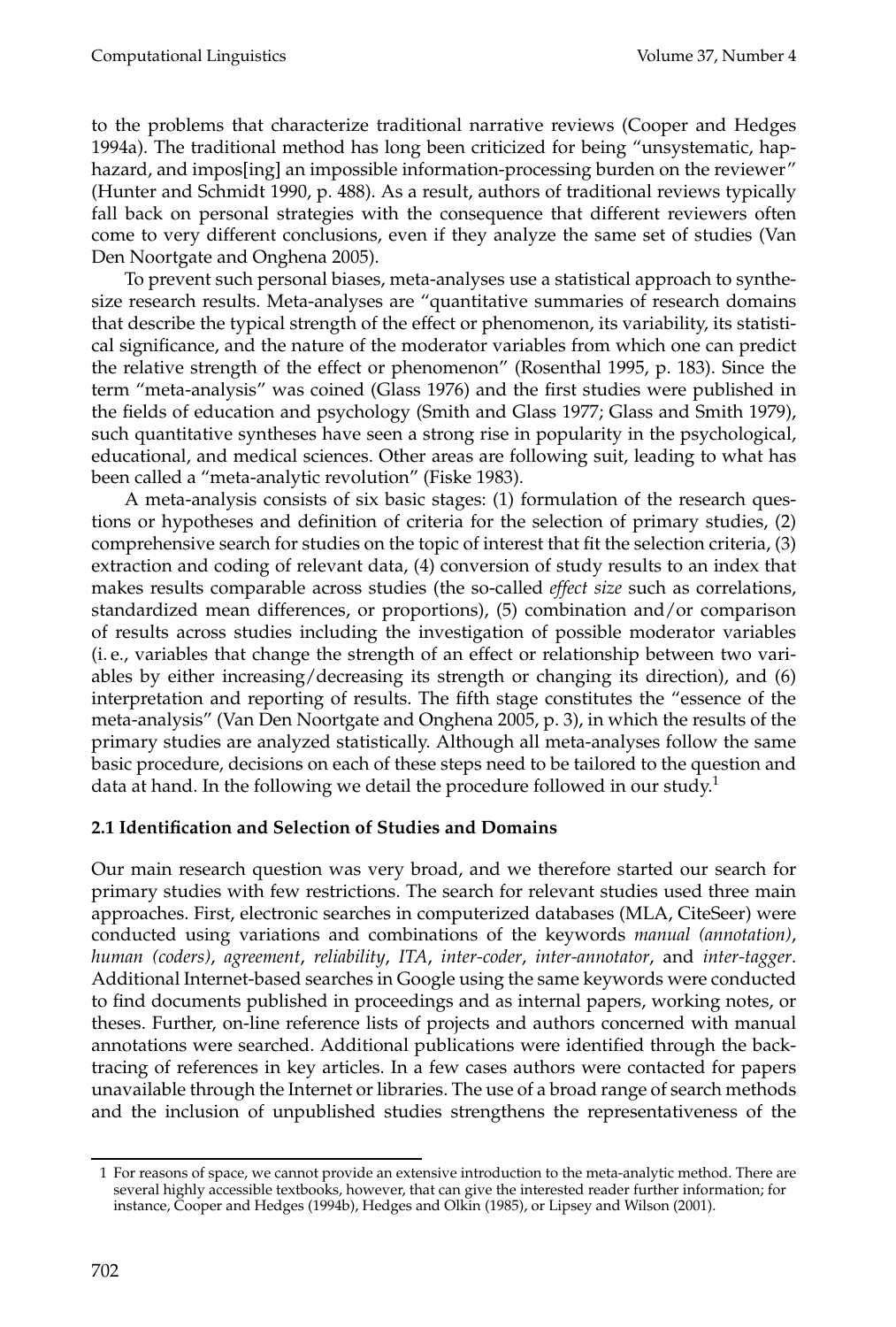meta-analytic data set for the respective research field and reduces the probability that the meta-analytic results are affected by publication or availability biases (Begg 1994).

All studies found in this first step were checked for relevance and included, if they adhered to the following three selection criteria:

- -The study reported a case of linguistic annotation done by human coders.
- $\bullet$  The study reported an agreement index or the agreement could be calculated with the information provided in the text.
- - The study reported the amount of annotated material (e.g., number of words, syllables, or phrases).

In some cases authors published the same data and (parts of the) results in two or three different papers. In this case only the most informative source was included in the analysis. In case of overlaps between papers only the results that had not been reported in a study already entered in the analysis were included. In total we reviewed 587 publications that reported instances of linguistic annotations. Of these, 326 studies complied with our inclusion criteria representing a total of 972 agreement indices. Percentages were the most frequent inter-annotator agreement index (56.1% of reported indices), followed by kappa (39.3%) and other measures (4.6%).

The 326 studies stemmed from a wide range of domains such as part-of-speech tagging, orthographic transcriptions, marking of gestures, co-references, or rhetorical structure. One of our objectives in this study was to investigate whether annotation domains differ in the overall level of annotator agreement or the type of factors that influence agreement. To guarantee that results are stable and generalizable, a domain must be represented by a sufficient number of primary studies. If factors or categories within factors are only represented by very few studies, statements about the effect of these factors are hard to generalize to the wider domain.

Our data contained three domains with enough data to warrant comparative analyses: word-sense disambiguation (167 reported indices from 43 studies), prosodic transcriptions (184 indices from 39 studies), and phonetic transcriptions (95 indices from 24 studies). The majority of the indices reported in these domains were percentages (85.9%), followed by kappa (12.9%), and F-measures and alpha measures (together 1.2%). A breakdown of indices per domain is shown in Table 1.

Due to the low number of reports on kappa, we refrained from conducting a metaanalysis also for kappa indices, and restricted our analysis to agreement percentages, which still seems to be one of the most important indicators for annotator agreement. A further reason for our decision to exclude kappa was based on methodological grounds. The calculation of standard errors for kappas, as important information for the meta-analytic procedure, relies on the knowledge of the marginal distribution the index was derived from. This information is generally not provided in publications. A possible way to circumvent this problem is to use general assumptions and estimates for standard errors. This, however, can threaten the validity of the meta-analytic results. Restricting our study to percentages, our analysis was thus based on a total of 346 data points from 96 primary studies.

# **2.2 Information Extracted from the Primary Studies**

As our main aim was to identify potential influencing factors on agreement between multiple annotators, we did not make a pre-selection for the type of information to be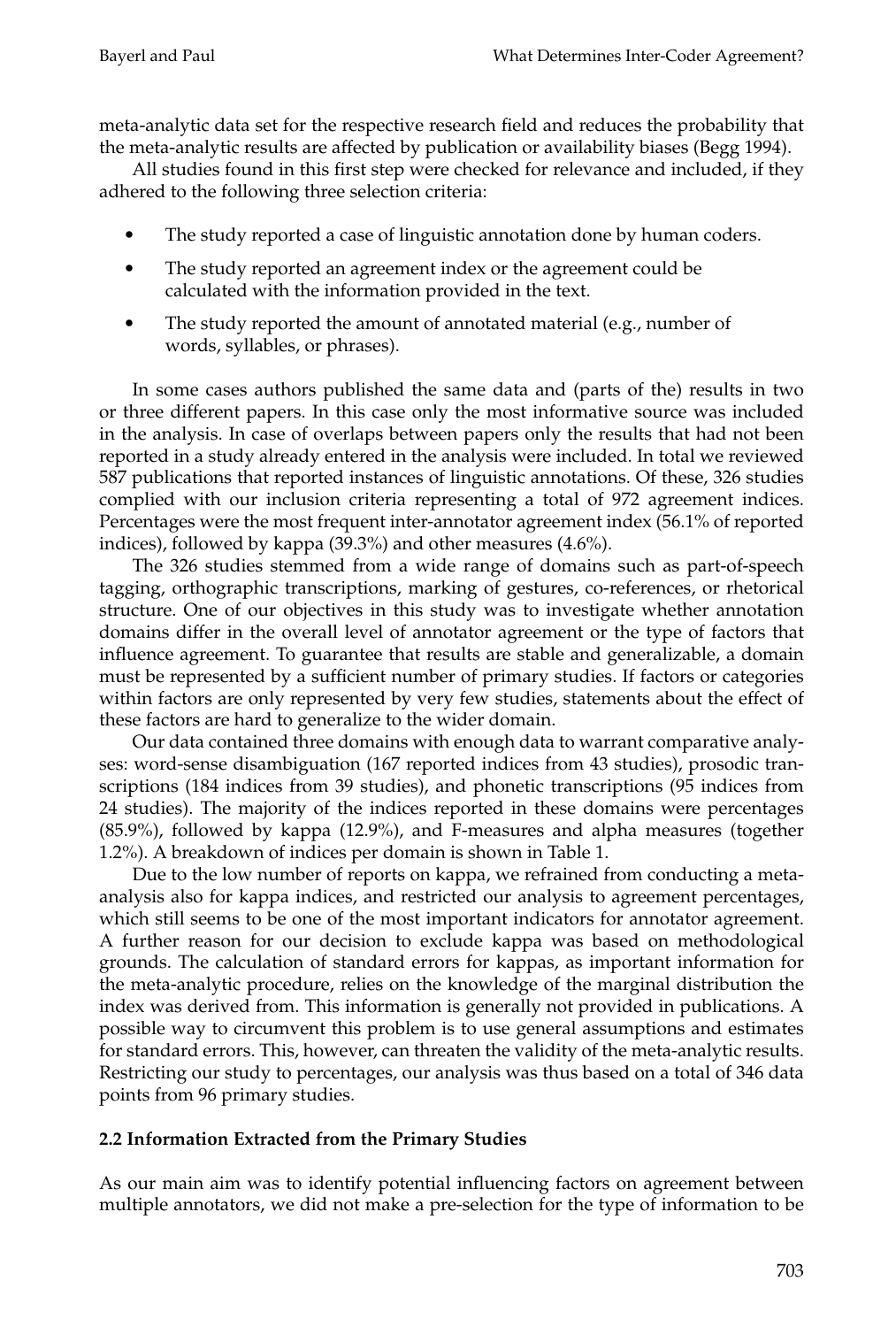#### **Table 1**

Number of included studies and indices in the three domains.

|                                                 | <b>Word-sense</b><br>disambiguation | Prosodic<br>transcriptions | Phonetic<br>transcription |
|-------------------------------------------------|-------------------------------------|----------------------------|---------------------------|
| Distribution of indices across studies          |                                     |                            |                           |
| Total number of studies meeting criteria        | 43                                  | 39                         | 24                        |
| Studies reporting only percentages              | 27                                  | 24                         | 21                        |
| Studies reporting only kappa indices*           | 3                                   | $\overline{2}$             | 2                         |
| Studies reporting percentages and kappa         | 13                                  | 10                         |                           |
| Studies reporting other measures $\overline{+}$ | 0                                   | 3                          |                           |
| Number and type of agreement indices            |                                     |                            |                           |
| Total number of reported indices                | 167                                 | 184                        | 95                        |
| Percentages                                     | 124 (74.3%)                         | $140(76.1\%)$              | 82 (86.3%)                |
| Kappa indices*                                  | 43 $(25.7\%)$                       | $39(21.2\%)$               | 13 (13.7%)                |
| Others $\pm$                                    | $\theta$                            | $5(2.7\%)$                 |                           |

∗This category does not differentiate between disparate versions of the kappa index.∓ Other measures comprise Krippendorff's alpha (1 study, 2 indices), Cronbach's alpha (1 study, 2 indices) and F-measure (1 study, 1 index).

included in the analysis. Instead we extracted all information provided in the primary studies related to the annotation task and setting; for example, reported length of annotator training in hours or days, whether annotators had prior experience with annotations, their educational background, or the overall reason for calculating interannotator agreement. Our investigation thus followed an exploratory approach aiming at the identification of new aspects rather than the confirmation of a priori assumptions (Greene, Caracelli, and Graham 1989). From this first comprehensive overview, eight aspects emerged, for which information was provided in all or at least the majority of studies. These aspects fell into five general categories providing information on characteristics of the annotation process and setting, the annotators, the annotated material, the annotation scheme, and the agreement index:

- 1. *Characteristics of the annotation process/setting*: Information on the annotation domain, number of annotators, the training of annotators, and the purpose for measuring agreement
- 2. *Characteristics of the annotators*: Level of annotators' domain experience
- 3. *Characteristics of the annotated material*: Language of the material
- 4. *Characteristics of the annotation scheme*: Number of categories in the scheme
- 5. *Characteristics of the agreement index*: Method used to calculate percentage agreement

The eight aspects included in our analysis are only a subset of factors that might be expected to influence annotator agreement. They were the only factors for which we found sufficient information to make a statistical analysis feasible, however. One of the main challenges confronting our analysis was therefore the lack of consistency of information in the primary studies. At this stage, our review thus already led to two preliminary observations: firstly, a general scarcity of information in most reports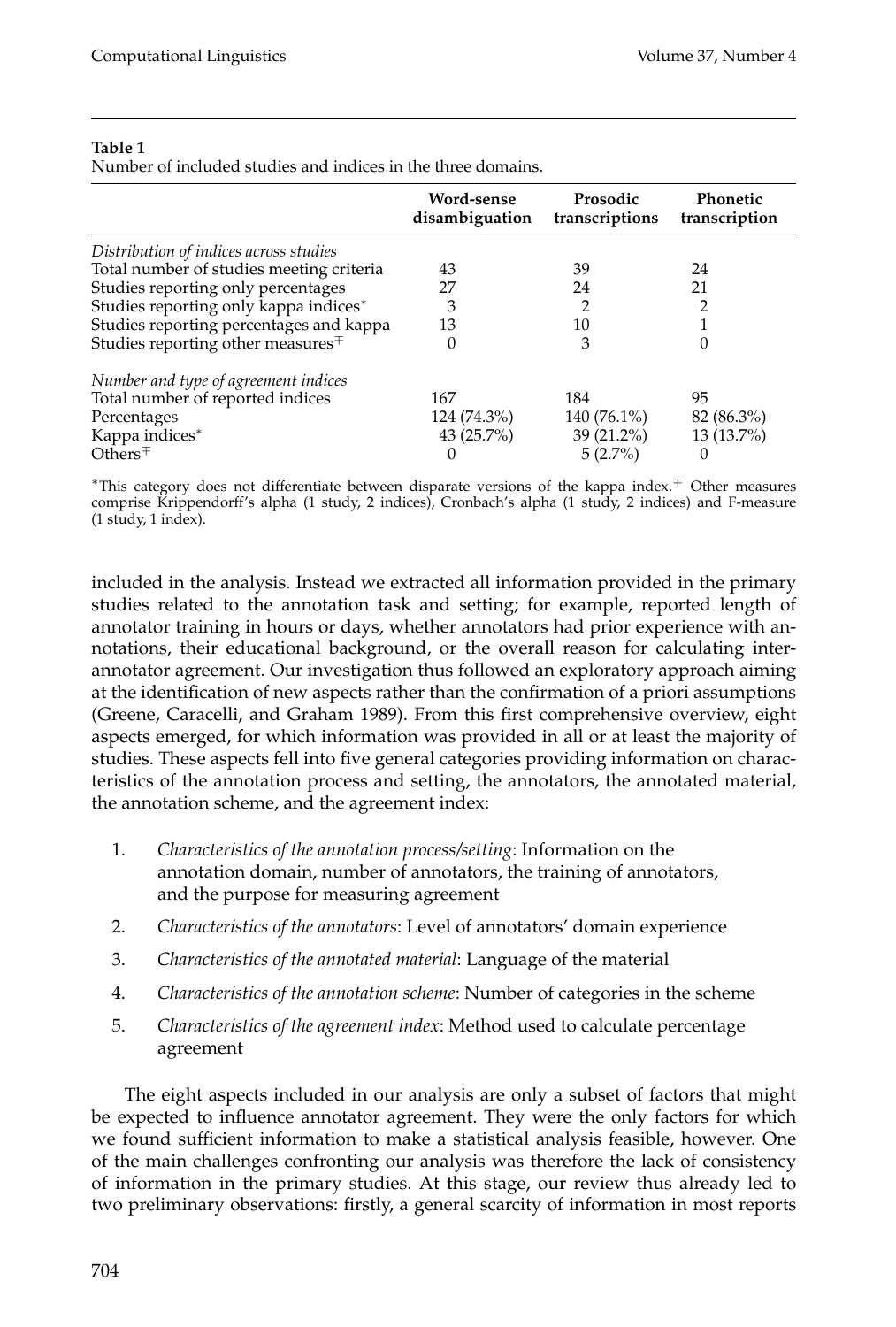about the way annotations were carried out, and secondly, a lack of agreement on what should be reported and in what way. Both points are problematic not only for a statistical review such as that conducted in this article, but also for a fair appreciation of agreement figures in reports, as will be discussed subsequently. As a consequence of these observations and based on the results of our meta-analysis, we developed what we consider a minimal set of information that should be reported (see Section 5.2).

#### **2.3 Coding of Information**

To be able to compare studies with respect to the characteristics listed in the previous section, we coded each study according to a standard set of categories. For each study we first noted the domain it belonged to (word-sense disambiguation, prosodic transcription, or phonetic transcription). With respect to the purpose for the agreement calculation we differentiated between four types: (1) proof of sufficient annotation quality to warrant the linguistic analysis of the annotated data, (2) proof for the reliability of a newly developed annotation scheme, (3) part of an annotation study with the aim to identify thresholds or factors that influence inter-annotator agreement (reliability study), and (4) proof of sufficient annotation quality to warrant the use of the data in (semi-)automatic annotations (e.g., as training sets, gold standards, or test sets). For the factor annotator training, we decided to investigate two different levels of granularity: firstly, a binary yes/no differentiation on whether training had taken place; secondly, a three-step differentiation for the intensity of the training as either high, low, or none. Our reason for considering two levels of granularity was that the majority of studies did not report the exact amount of annotator training, even if they reported that annotator training had taken place. Creating a binary yes/no category allowed us to include these studies in the analysis, and thus to provide a broader footing for the question whether annotator training provides benefits or not. The finer granularity in turn allowed us to differentiate between high and low levels of training intensity. The coding of training intensity was based on explicit statements in the reports. For instance, mention of "extensive hands-on training" or "well-trained annotators" were coded as high intensity, whereas reports of "little training" or providing a "short introduction" were coded as low intensity. Some studies reported number of training days. In these cases, we coded durations from two days to several months as high intensity, and durations of one day or less as low intensity. "No training" was only coded if the authors explicitly reported that no training had taken place.

The number of annotators was taken as provided in the text (raw counts). Expert status was assigned by the authors of the primary studies and only coded if annotators were explicitly referred to as "experts" or "novices" in the text. The group of novices generally consisted of (linguistic) students. Our level of novices thus does not refer to complete novices such as the non-expert coders in Amazon's mechanical Turk task (Snow et al. 2008), but to annotators with reduced domain expertise when compared to an expert group. Language of material was coded as provided in the text. Languages represented by fewer than 15 indices were grouped together according to language families (here Iberian Romance and Asian languages). Languages represented by fewer than seven indices that could not be grouped into a common language family were grouped together into a rest category ("others"). The number of categories in a scheme was recorded as provided in the text (raw counts).

Calculation of the agreement index was coded as either pairwise, majority, or consensus agreement. Pairwise agreement is calculated as the average percentage of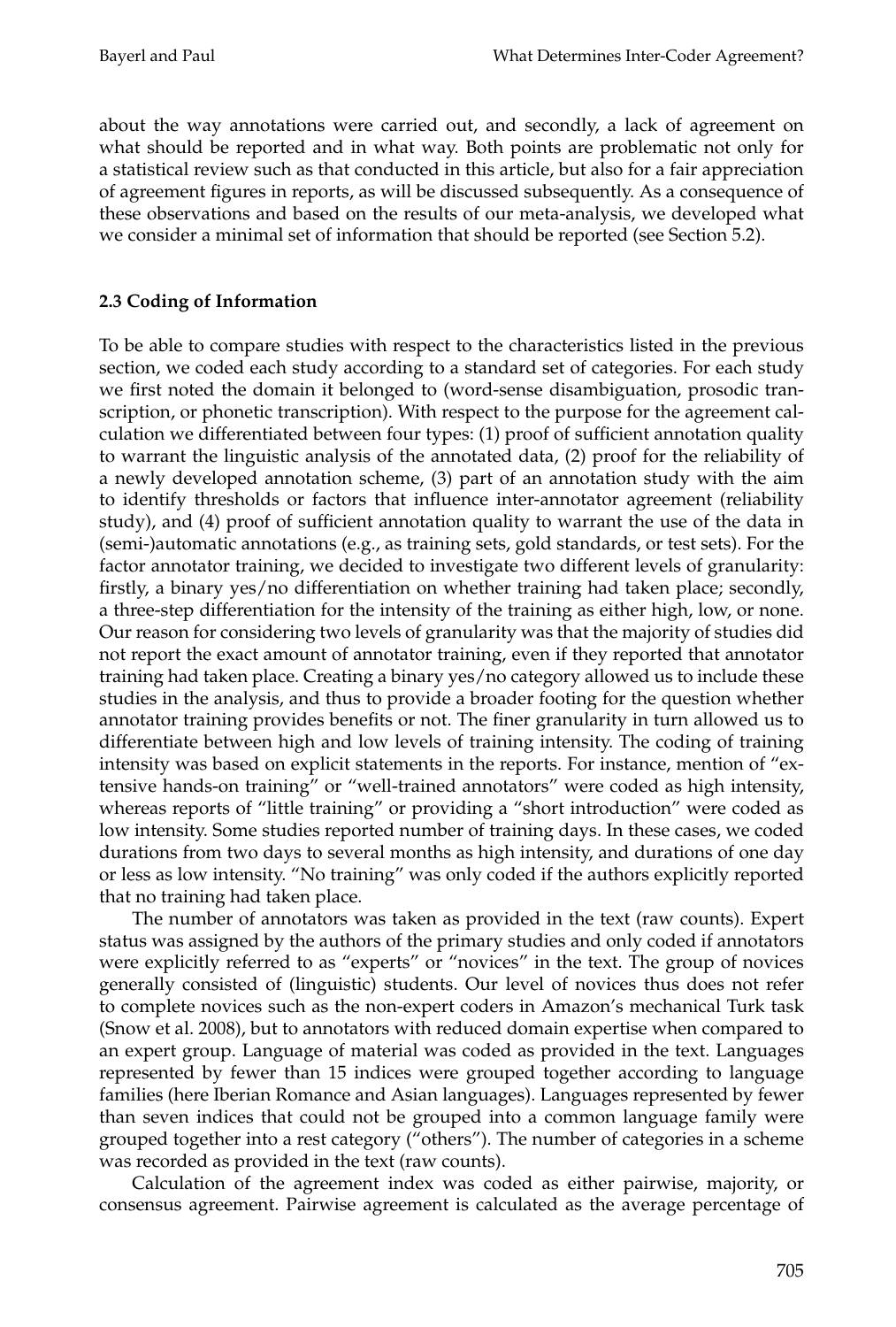identical judgments between all pairs of annotators. In the majority method, agreement is given if a certain proportion of annotators agree on the classification of an item (two out of three, four out of six, three out of five, etc.). The consensus method requires that all annotators in the group make identical decisions on an item. We further coded the level of inter-annotator agreement, which served as the outcome measure (dependent variable) in all analyses.

Table 2 provides a summary of all aspects included in our analysis and the coding of the information extracted from the primary studies.

#### **2.4 Data Analysis**

The first step in the data analysis stage is the description of the distribution of effect sizes and the estimation of the population mean with an associated confidence interval. Because some effect sizes, particularly those from large studies, are more reliable estimates of the population effect size than others, the effect sizes are usually weighted by their precision, that is, the inverse of their squared standard error (Van Den Noortgate and Onghena 2005). This strategy was also followed in our study. An agreement rate

**Table 2**

Information extracted and coded in the primary studies.

| Variable                                                                                       | Information extracted and coded                                                                                                                                                                                                                                      |  |  |  |  |
|------------------------------------------------------------------------------------------------|----------------------------------------------------------------------------------------------------------------------------------------------------------------------------------------------------------------------------------------------------------------------|--|--|--|--|
| <b>Moderators</b>                                                                              |                                                                                                                                                                                                                                                                      |  |  |  |  |
| 1. Process and setting                                                                         |                                                                                                                                                                                                                                                                      |  |  |  |  |
| Domain<br>Number of annotators<br>Training: 1. conducted<br>2. intensity<br>Annotation purpose | word-sense disambiguation, prosodic transcription,<br>phonetic transcription<br>reported number of annotators (count)<br>yes, no<br>high, low, no training<br>proof of data quality, scheme development, reliability<br>study, basis for (semi-)automatic annotation |  |  |  |  |
| 2. Annotators                                                                                  |                                                                                                                                                                                                                                                                      |  |  |  |  |
| Domain expertise                                                                               | experts, novices, mixed                                                                                                                                                                                                                                              |  |  |  |  |
| 3. Material                                                                                    |                                                                                                                                                                                                                                                                      |  |  |  |  |
| Language                                                                                       | Asian (Chinese, Japanese, Korean, Vietnamese),<br>Dutch/Flemish, English, French, German, Iberian<br>Romance (Spanish, Catalan, Portuguese), Italian,<br>Swedish, others (Basque, Hindi, Romanian, Czech)                                                            |  |  |  |  |
| 4. Scheme                                                                                      |                                                                                                                                                                                                                                                                      |  |  |  |  |
| Number of categories                                                                           | reported number of categories in the annotation<br>scheme (count)                                                                                                                                                                                                    |  |  |  |  |
| 5. Agreement index                                                                             |                                                                                                                                                                                                                                                                      |  |  |  |  |
| Calculation of agreement                                                                       | pairwise, majority, consensus                                                                                                                                                                                                                                        |  |  |  |  |
| <b>Outcome measure</b>                                                                         |                                                                                                                                                                                                                                                                      |  |  |  |  |
| Level of agreement                                                                             | reported agreement in percent                                                                                                                                                                                                                                        |  |  |  |  |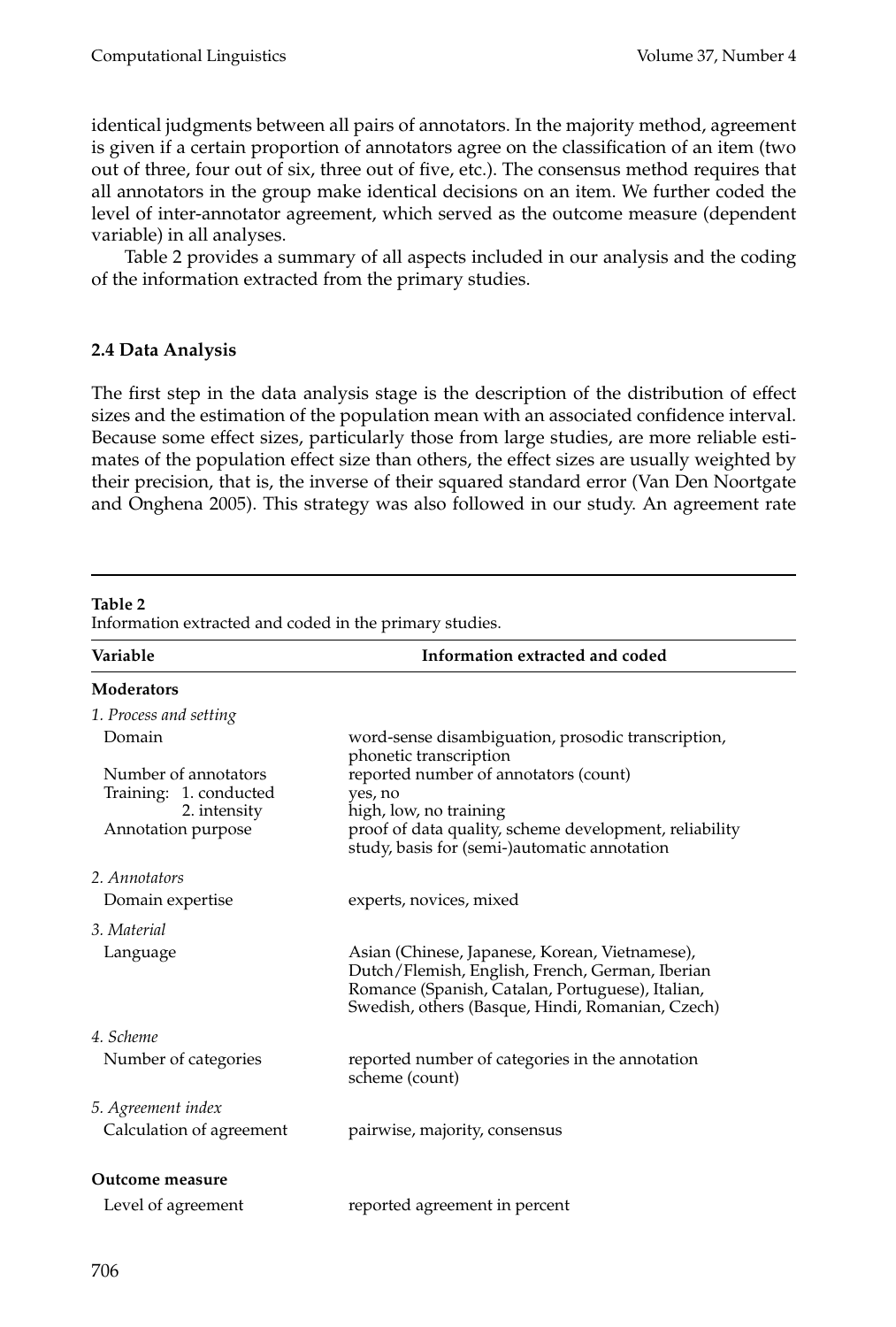based on a large number of instances thus had a stronger influence on the meta-analytic results than an agreement rate based on a small number of instances. Yet, because we used a random effects model of meta-analysis (see the following), each weighting factor also included an estimate of the variability between all the agreement indices in the analysis. This aspect of random effects models has an equalizing effect on the weights. In sum, indices based on many instances got larger weights than indices based on few instances, but this effect was mitigated by the variance component (i.e., the estimate of the between-studies variability), which is identical for all indices included in a specific analysis (note that the variance component changes when subgroups of studies are analyzed).

Our effect sizes were agreement rates in percentages. No other indices were used in order to guarantee comparability. We used the individual agreement rates in the meta-analysis, not combined rates on study-level. Thus, for some studies more than one agreement rate was included in the analysis when they differed with regard to the moderator variables scrutinized here. For example, when a study reported one agreement rate for experts and a second agreement rate for non-experts, both rates were used separately, because we wanted to avoid the information loss that is associated with combining the indices on study level (Hunter and Schmidt 1990).<sup>2</sup>

The second step in the analysis stage is to assess whether the mean effect size adequately represents the entire distribution of effects across all studies in the data set. If the variability of effect sizes is small, it can be concluded that the mean effect size characterizes the entire distribution of effect sizes very well. If the variability is large, the mean effect size is not very representative of the whole distribution of effect sizes. The variability thus describes the degree of spread or homogeneity of effect sizes in the sample. To ascertain whether the spread is too large to speak of a homogeneous sample, a homogeneity test is conducted. For this, the observed variability of effect sizes is compared with an estimate of the variability that would be expected from sampling error alone. In order to accomplish this the Q-statistic is used. It is based on a chi-square distribution with *k* − 1 degrees of freedom (*k* = number of effect sizes) (Hedges and Olkin 1985).

Heterogeneity in effect sizes—indicated by a significant Q-statistic—points to the existence of moderator variables, that is, study characteristics that influence the outcome of the studies and help to explain the wide spread of effects sizes around the mean. Their influence is ascertained through moderator tests. For continuous variables moderator tests are done via meta-regression, which is a modified form of weighted regression (Hedges and Olkin  $1985$ ).<sup>3</sup> If the independent variable is a categorical

<sup>2</sup> In case of one moderator variable (calculation method) this method led to a small number of statistically dependent agreement indices because some authors computed several agreement indices for identical data, for example, by simultaneously reporting pairwise agreement and consensus agreement for the same set of annotations. Altogether, this was the case for eight studies reporting 42 indices based on 19 independent data sets. Because this number of nonindependent indices is low compared to the overall number of indices included in the meta-analysis, the likelihood that they caused a serious distortion of the results is small (Hunter and Schmidt 1990). We therefore decided to keep these indices in the meta-analysis. In order to check the stability of our results, we conducted an additional analysis without the nonindependent indices: 23 indices were eliminated so that all remaining indices were statistically independent. Then all moderator analyses with the overall sample were repeated. All significant moderator effects that were found in the analysis reported in the present article could be replicated, demonstrating that the inclusion of this small number of nonindependent indices did not bias the results of the meta-analysis.

<sup>3</sup> Although the moderator variable is used as a predictor variable, it is still called a moderator in meta-analytic terminology because it influences the effect sizes.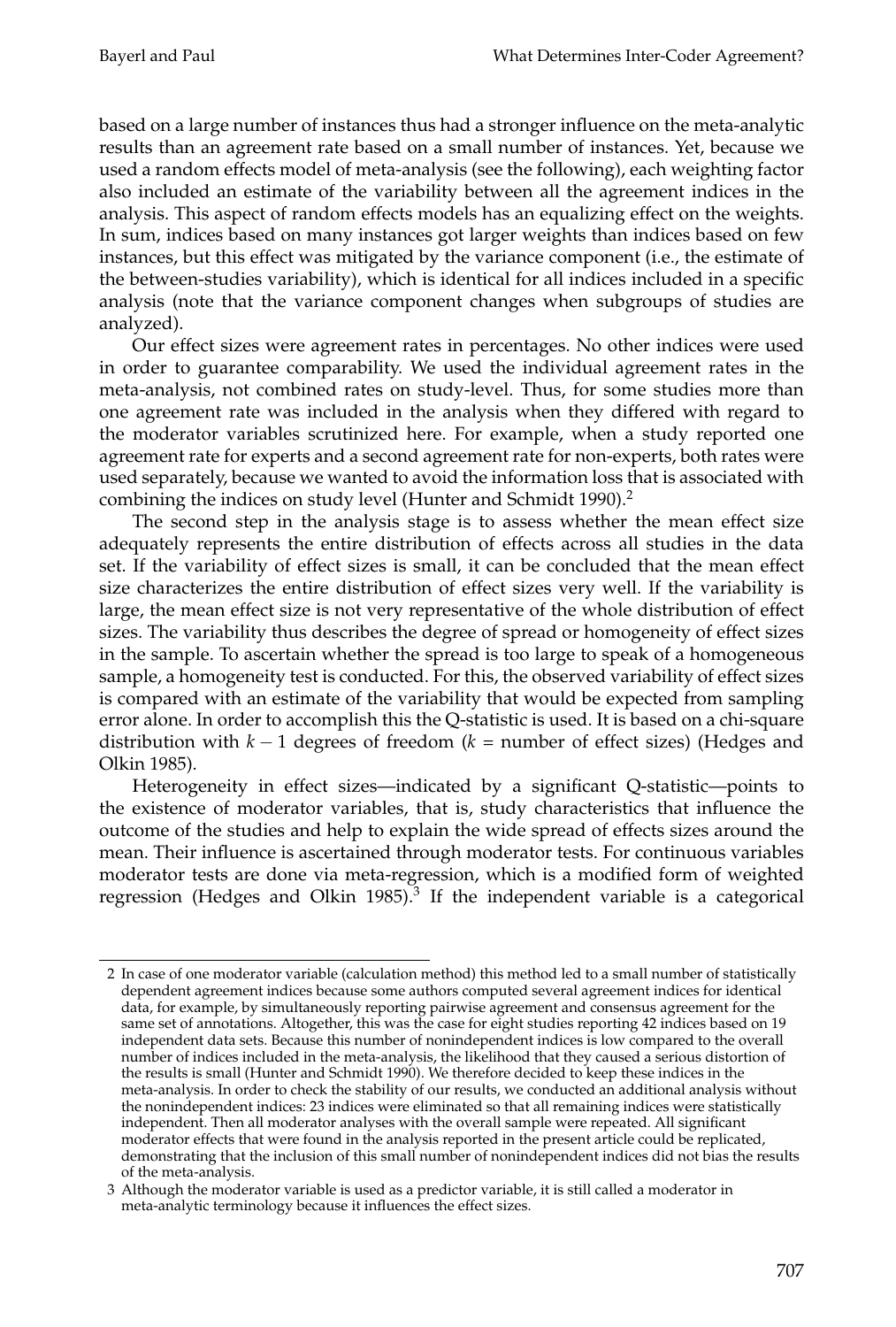variable, the moderator analysis is done via a meta-analytic analog of analysis of variance (Hedges and Pigott 2004).

Potential moderators in our study were of two types: frequency counts, such as the number of annotators or number of categories in a scheme, and categorical variables (i. e., variables that represent mutually exclusive categories such as type of domain or language of the material). To test whether the potential moderators extracted from the primary studies had a statistically significant impact on agreement, moderator tests were carried out. For counts the moderator tests were conducted using weighted regression analyses; moderator tests for categorical moderator variables were done by comparing the mean agreement rates of categories in a variable with a subgroup moderator test.

For the statistical analysis of the effects sizes, both fixed effects models and random effects models are available. Fixed effect models assume that the observed effect sizes stem from the same common population. Random effects models do not assume a common population of effect sizes. Instead, they assume that effect sizes can stem from multiple populations of which the population effect sizes in the meta-analytic data set is only a random sample. In consequence, the weights in random effects models differ from the weights used in fixed effects models. Weights in random effect models equal the inverse of the sampling error plus the population variance (Van Den Noortgate and Onghena 2005). This has an equalizing effect on the weights, because the estimated population average is the same for all studies, giving small studies a stronger influence on the end results of the meta-analysis. In random effects models confidence intervals tend to be wider and moderator tests tend to have less power, rendering it a more conservative procedure compared to fixed effects models (Cohn and Becker 2003; Hedges and Pigott 2004). It is thus harder to detect effects of moderator variables, but also less likely to overestimate their influence.

The decision of whether to use a fixed or random effects model depends on the results of the homogeneity test, as well as conceptual deliberations. If the homogeneity test is insignificant, fixed and random effects models lead to the same results. If it is significant, a random effects model should be used. This general rule, however, can change depending on the aim of the analysis. If the researcher only intends to summarize the selected studies in the data set without aiming to generalize to studies outside the original data set, a fixed effects model is appropriate even in the case of heterogeneous effect sizes. When the goal is to generalize to other studies (for instance, to studies that have not yet been published), the use of a random effects model is recommended (Hedges and Vevea 1998).

The aim of our meta-analysis was clearly to generalize to a broader set of annotation projects beyond the ones in our sample. We therefore applied a random effects model for the meta-analytic combination of individual agreement indices across primary studies. Prior to the actual analysis, all values for inter-annotator agreement were logittransformed. This transformation is recommended if a high percentage of observed values are larger than 0.8, to adjust for the positive skewness in the data (Lipsey and Wilson 2001). In our case 50.2% of reported indices were larger than 0.8, leading to a significantly positively skewed distribution  $(z = -9.5)$ .

In addition, a sensitivity analysis (Greenhouse and Iyengar 1994) was carried out to check for atypical studies. Atypical studies can bias the results for the whole data set, and should thus be excluded from analysis. The sensitivity analysis did not identify atypical studies for the complete data set, so all data points were entered into the analysis. All meta-analytic computations were done with the statistical analysis software SPSS 16 using the SPSS syntaxes provided by Lipsey and Wilson (2001).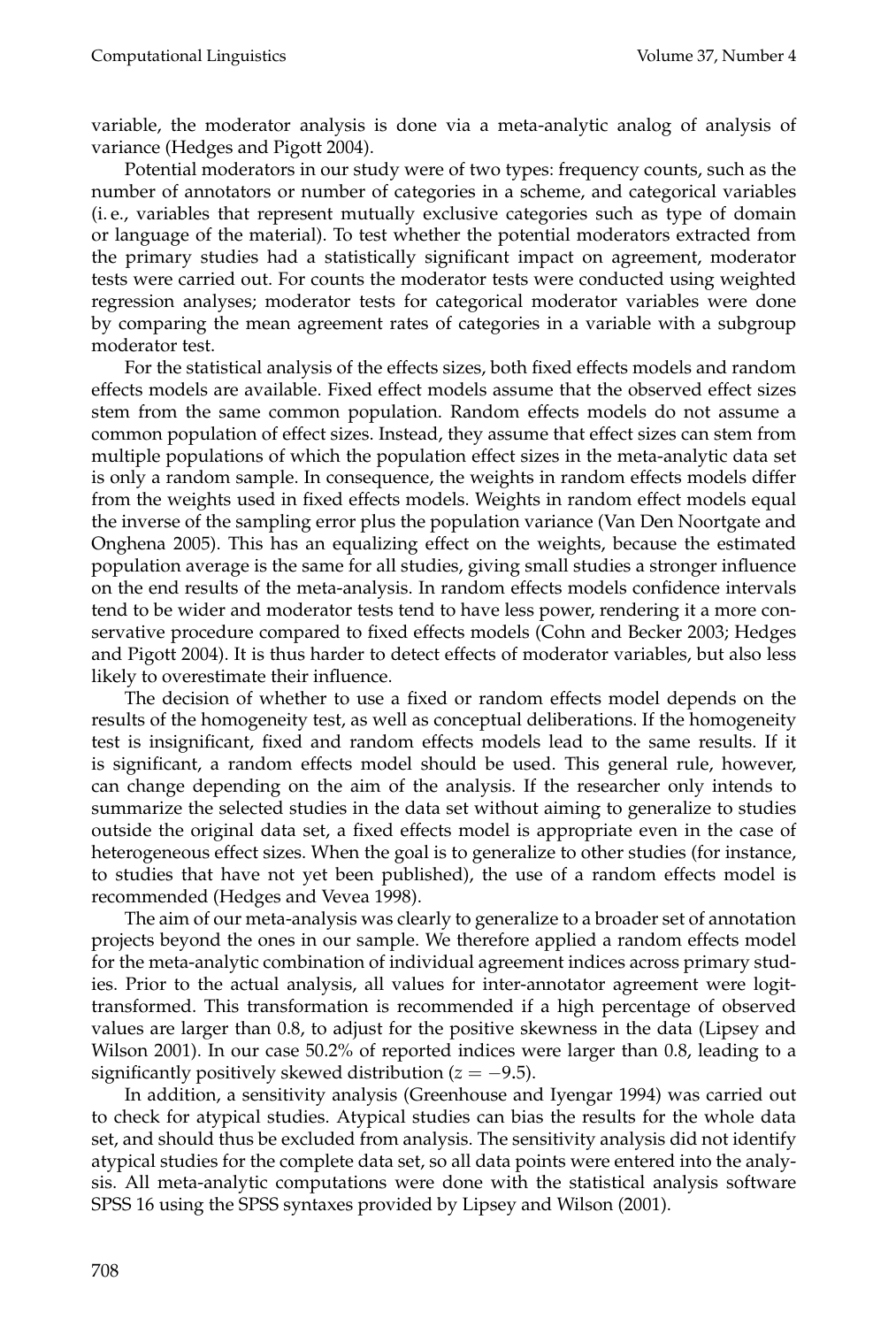#### **3. Results and Discussion**

#### **3.1 Agreement Rates in the Complete Sample**

The average inter-annotator agreement for the complete sample was 81%. The individual agreement rates, however, deviated considerably from this average value—ranging from as low as 13% to a maximum of 100%. This large range together with a very large and highly significant heterogeneity statistic ( $Q = 94182.88$ ,  $p < 0.001$ ) indicates that this variation is too high to be solely attributable to chance. We can therefore assume that one or more moderator variables influenced agreement. To identify these variables, we conducted moderator analyses for all eight characteristics extracted from the primary studies. Except for one, all moderator variables extracted in this study were significant influencing factors on reported agreements rates.

Moderator variables came in two types: count variables and categorical variables. The results of the moderator analyses for the two count variables *number of annotators* and *number of categories* can be found in Table 3. Table 4 shows the results for the categorical variables. In the following sections, we describe and discuss our findings.

#### **3.2 Characteristics of the Annotation Setting**

*3.2.1 Domain Differences.* In the first moderator analysis, we compared the three annotation domains in our sample to obtain an indication of similarities in agreement rates for disparate annotation tasks. The average inter-annotator agreement for word-sense disambiguation was 78%, for prosodic transcriptions 86%, and for phonetic transcriptions 75%. These differences were highly significant  $(Q_b = 46.92, p < 0.001)$ . Annotation domain thus emerged as a first significant moderator for inter-annotator agreement.

If annotation domains differ significantly in their reported agreement rates, the question arises why this is the case. We see three possible explanations: (1) coding decisions in some domains are inherently more difficult or ambiguous than in others (impact of domain-specific features), (2) factors other than the domain are responsible (impact of third variables unrelated to domains), or (3) these differences are due to systematic differences in the types of studies included in our analysis (sampling issue).

A look at the complete range of agreement rates in the three domains in Figure 1 shows that all three domains contain studies at the upper end of inter-annotator agreement. This observation demonstrates that it is possible in all three domains to obtain high or very high agreement rates. Annotation domain therefore cannot be the sole factor responsible for the differences in average agreements. Other factors—either alone or in combination with annotation domain—must play a role.

#### **Table 3**

Results of moderator analyses for count variables (based on the complete data set).

| Factor                                       | Const.       | beta | $\mathbf{D}$ | k/n                                          | OMod dfM      | <b>ORes</b>            | dfR        |
|----------------------------------------------|--------------|------|--------------|----------------------------------------------|---------------|------------------------|------------|
| Number of annotators<br>Number of categories | 1.67<br>1.55 |      |              | $-0.28$ 0.000 301/90<br>$-0.09$ 0.026 334/80 | 40.34<br>4.93 | 474.60***<br>557.37*** | 299<br>332 |

Const. = regression constant; beta = standardized regression weight, negative betas indicate a negative relationship;  $p =$  significance level for beta;  $k =$  number of indices;  $n =$  number of unique studies; QMod = heterogeneity explained by the regression model; dfM = degrees of freedom for QMod; QRes = unexplained heterogeneity; dfR = degrees of freedom for QRes. \*\*\*  $p < 0.001$ .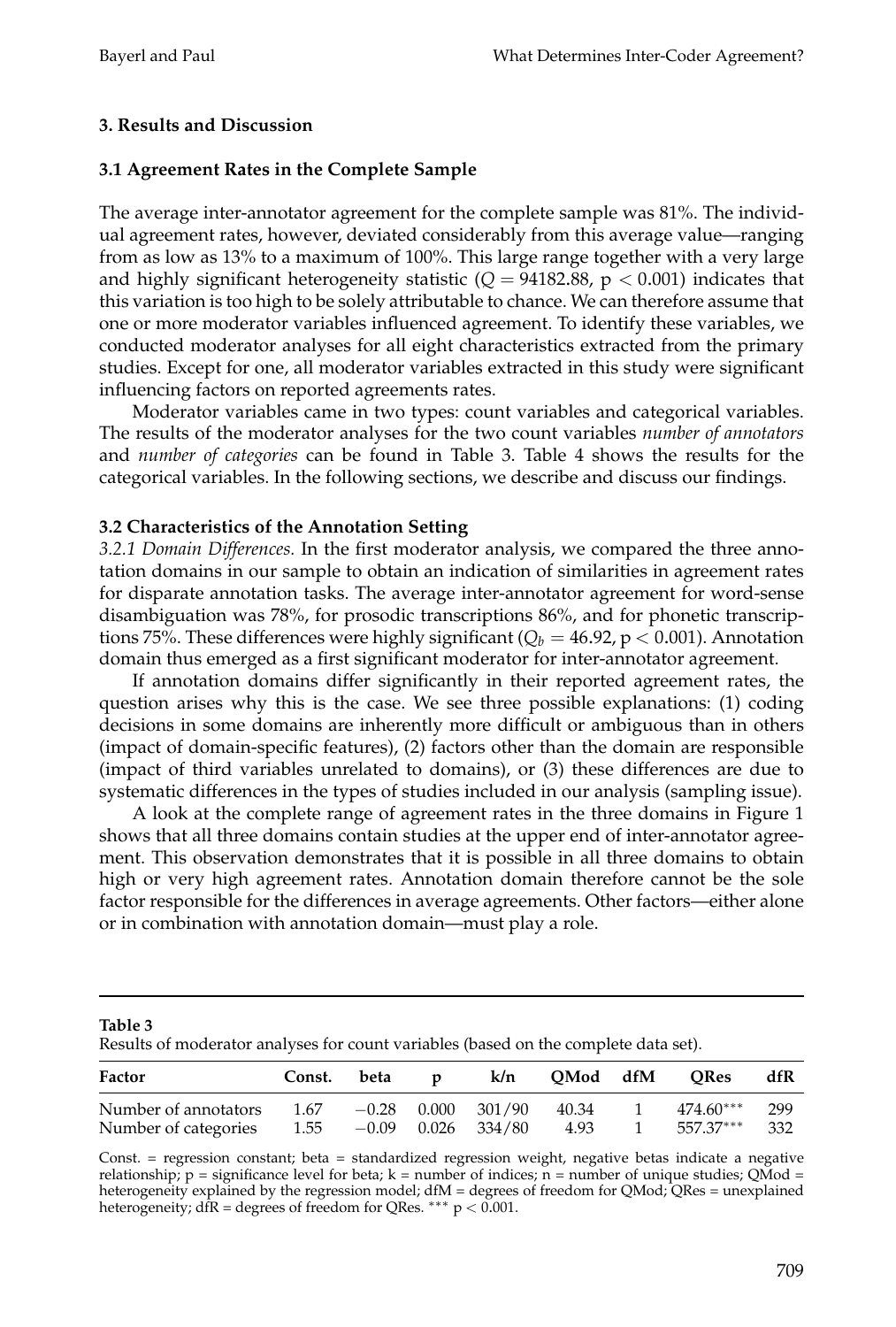#### **Table 4**

Results of moderator analyses for categorical variables (based on the complete data set).

| Factor                                               | Level                                    | $Q_b$ | p     | k/n         | <b>IRR</b>   |
|------------------------------------------------------|------------------------------------------|-------|-------|-------------|--------------|
| Characteristics of the process and setting<br>Domain |                                          | 46.92 | 0.000 |             |              |
|                                                      | Word-sense disambiguation                |       |       | 124/39      | 0.78         |
|                                                      | Prosodic transcription                   |       |       | 140/21      | 0.86         |
|                                                      | Phonetic transcription                   |       |       | 82/34       | 0.75         |
| Training: 1. yes/no                                  |                                          | 9.90  | 0.002 |             |              |
|                                                      | Training                                 |       |       | 120/22      | 0.81         |
|                                                      | No training                              |       |       | 32/11       | 0.70         |
| 2. intensity                                         |                                          | 20.09 | 0.000 |             |              |
|                                                      | High intensity                           |       |       | 28/5        | 0.86         |
|                                                      | Low intensity                            |       |       | 40/7        | 0.75         |
|                                                      | No training                              |       |       | 32/11       | 0.70         |
| Annotation purpose                                   |                                          | 36.85 | 0.000 |             |              |
|                                                      | Data quality                             |       |       | 121/39      | 0.81         |
|                                                      | Scheme development                       |       |       | 57/8        | 0.84         |
|                                                      | Reliability study                        |       |       | 81/21       | 0.74         |
|                                                      | Basis for (semi-)automatic<br>annotation |       |       | 55/19       | 0.86         |
| Characteristics of annotators                        |                                          |       |       |             |              |
| Domain expertise                                     |                                          | 0.84  | 0.659 |             |              |
|                                                      | Experts                                  |       |       | 132/36      | 0.81         |
|                                                      | <b>Novices</b><br>Mixed                  |       |       | 50/18       | 0.81<br>0.78 |
|                                                      |                                          |       |       | 27/6        |              |
| Characteristics of the material                      |                                          |       |       |             |              |
| Language                                             |                                          | 72.30 | 0.000 |             | 0.77         |
|                                                      | Asian<br>Dutch/Flemish                   |       |       | 34/9<br>7/5 | 0.82         |
|                                                      | English                                  |       |       | 164/51      | 0.82         |
|                                                      | French                                   |       |       | 19/4        | 0.61         |
|                                                      | German                                   |       |       | 44/14       | 0.78         |
|                                                      | Iberian Romance                          |       |       | 39/10       | 0.84         |
|                                                      | Italian                                  |       |       | 10/4        | 0.89         |
|                                                      | Swedish                                  |       |       | 16/5        | 0.89         |
|                                                      | Others                                   |       |       | 13/5        | 0.69         |
| Characteristics of the agreement index               |                                          |       |       |             |              |
| Calculation method <sup>+</sup>                      |                                          | 31.93 | 0.000 |             |              |
|                                                      | Pairwise                                 |       |       | 151/78      | 0.81         |
|                                                      | Majority                                 |       |       | 5/2         | 0.84         |
|                                                      | Consensus                                |       |       | 24/13       | 0.62         |

 $Q_b$  = between-group homogeneity estimate;  $p =$  significance level of effect;  $k =$  number of indices; n = number of unique studies; IRR = average agreement.<sup>+</sup>This analysis included only indices which stemmed from annotator groups larger than two.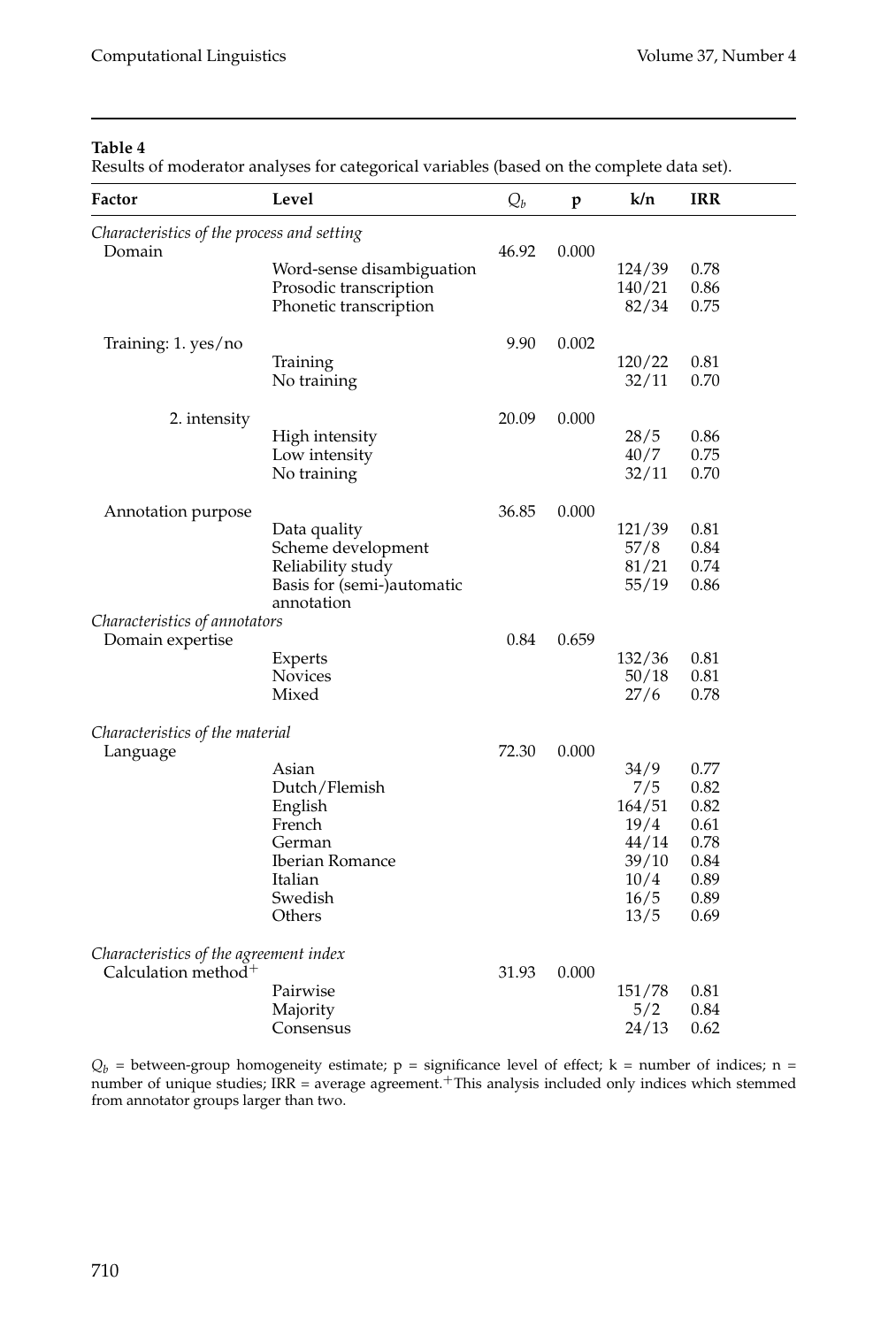

**Figure 1**

Distribution of agreement rates in the complete data set and individual domains (unweighted means).

One of these factors could be systematic differences in the types of studies included in the analysis. Table 5 shows the domain characteristics for six factors extracted from the primary studies. This comparison shows some differences (e.g., in terms of average number of annotators or average number of categories in a scheme). To clarify whether these variations led to the significant differences among domains we conducted each moderator analysis twice: first for the whole data set, second for each of the three domains separately. The meta-analysis for the sub-samples will be discussed alongside the results for the complete data set.

*3.2.2 Number of Annotators.* The number of annotators in a study had a significant negative effect on agreement ( $\beta = -0.09$ ,  $p < 0.05$ ,  $k = 334$ ): The more annotators involved the lower was the agreement reported in the study (see Table 3; negative betas indicating a negative relationship). This demonstrates a general tendency for an increasing number of annotators to increase the difficulty in reaching agreement. The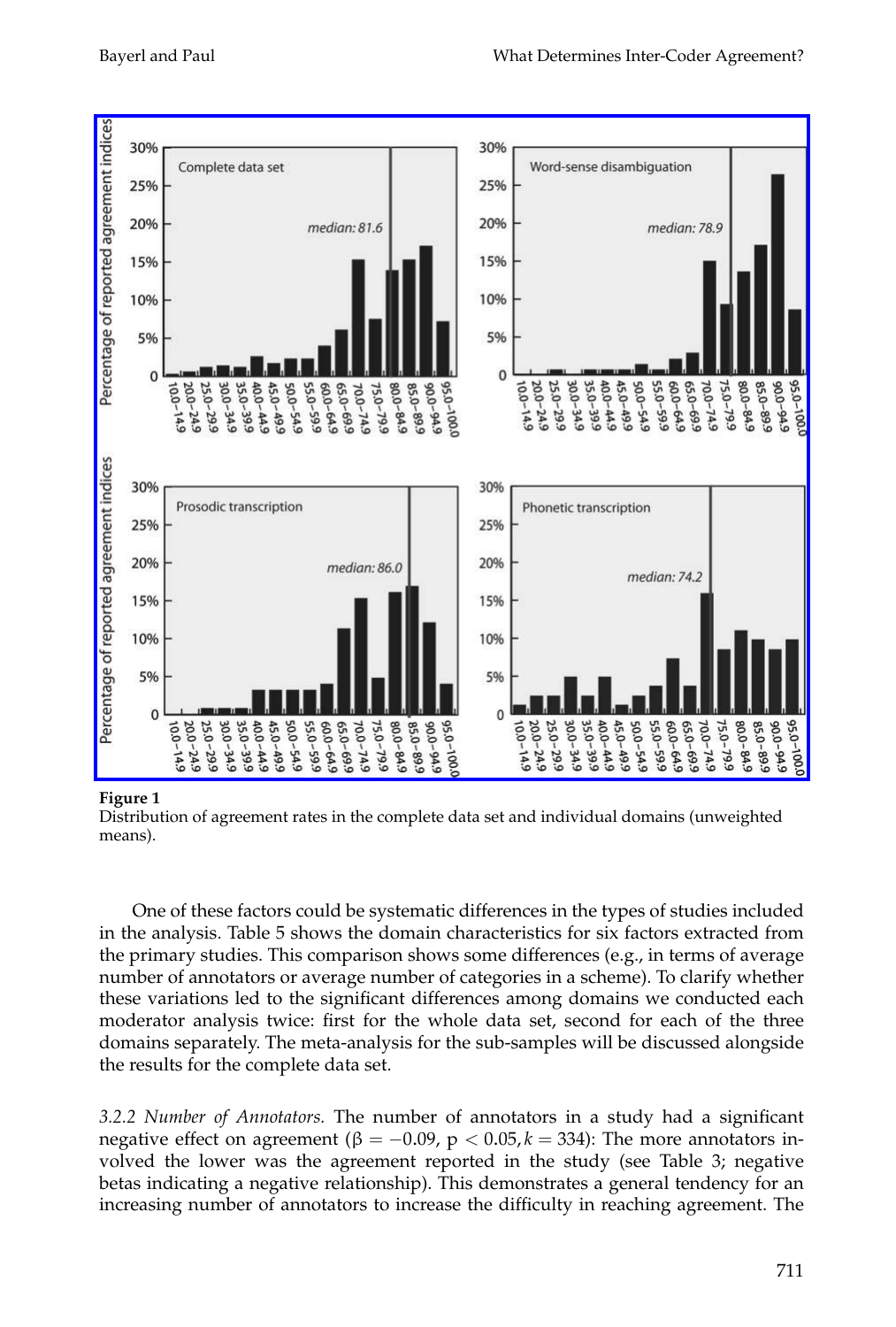#### **Table 5**

Comparison of study characteristics in the three domains (percentage of studies, excluding language).

| Moderator                                                                                             | Word-sense<br>disambiguation | $\bf k$ | Prosodic<br>transcription       | $\bf k$ | Phonetic<br>transcription  | $\bf k$ |
|-------------------------------------------------------------------------------------------------------|------------------------------|---------|---------------------------------|---------|----------------------------|---------|
| Number of annotators                                                                                  | $m = 3.9$<br>$(s = 3.3)$     | 114     | $m = 6.7$<br>$(s = 6.6)$        | 138     | $m = 2.7$<br>$(s = 0.9)$   | 114     |
| Number of categories                                                                                  | $m = 7.3$<br>$(s = 4.5)$     | 97      | $m = 4.5$<br>$(s = 4.5)$        | 136     | $m = 20.8$<br>$(s = 23.2)$ | 114     |
| Training 1. conducted<br>Yes<br>No                                                                    | 17.4%<br>82.6%               | 23      | 11.6%<br>88.4%                  | 86      | $7.0\%$<br>93.0%           | 43      |
| Training 2. intensity<br>High<br>Low<br>No training                                                   | 4.3%<br>13.0%<br>82.6%       | 23      | 32.4%<br>38.2%<br>29.4%         | 34      | 37.2%<br>55.8%<br>$7.0\%$  | 43      |
| Annotation purpose<br>Data quality<br>Scheme development<br>Reliability study<br>Automatic annotation | 45.5%<br>13.4%<br>41.1%      | 112     | 38.1%<br>45.2%<br>13.5%<br>3.2% | 126     | 28.9%<br>64.5%<br>6.6%     | 76      |
| Domain experience<br>Experts<br><b>Novices</b><br>Mixed                                               | 42.9%<br>54.8%<br>2.4%       | 42      | 51.0%<br>24.0%<br>$25.0\%$      | 104     | 96.8%<br>$3.2\%$           | 63      |
| Calculation technique<br>Pairwise<br>Majority<br>Consensus                                            | 73.3%<br>4.8%<br>21.9%       | 105     | 99.3%<br>0.7%                   | 138     | 94.1%<br>5.9%              | 68      |

 $k =$  number of indices;  $m =$  mean;  $s =$  standard deviation.

effect became even more pronounced in the domain-specific analyses for word-sense disambiguation ( $\beta = -0.24$ ,  $p < 0.01$ ,  $k = 114$ ) and prosodic transcriptions ( $\beta = -0.29$ ,  $p < 0.001, k = 138$ ). In the phonetic transcription domain the effect pointed in the opposite direction. The effect, however, was very weak and close to non-significance  $(\beta = 0.11, p = 0.09, k = 82)$ . This result is thus most likely a chance effect due to the specifics of the data set, and therefore hard to interpret in a meaningful way.<sup>4</sup>

Overall, our data suggest a clear tendency for high annotator numbers to decrease agreement. The probability for disagreements thus grows with increasing numbers of coders. This result is of immediate practical concern. If coder agreement is used as a

<sup>4</sup> A possible explanation for these disparate findings is a systematic variation of annotator numbers employed in the domains (see Table 5). Annotations for phonetic transcriptions relied on average on 2.7 annotators (range: 2–5, median: 2.0), while word-sense disambiguation studies used on average 3.9 annotators (range: 2–17, median: 3.0) and prosodic transcriptions 6.7 annotators (range: 2–26, median: 4.0). The differences between annotator numbers across domains were statistically significant (Kruskall-Wallis test:  $\chi^2[2] = 32.35$ ,  $p < 0.001$ ). Yet, because the effect in the phonetic transcription domain is so weak and practically non-significant, even if one applies the liberal 10% threshold of significance, we would caution against putting practical significance on this domain's finding.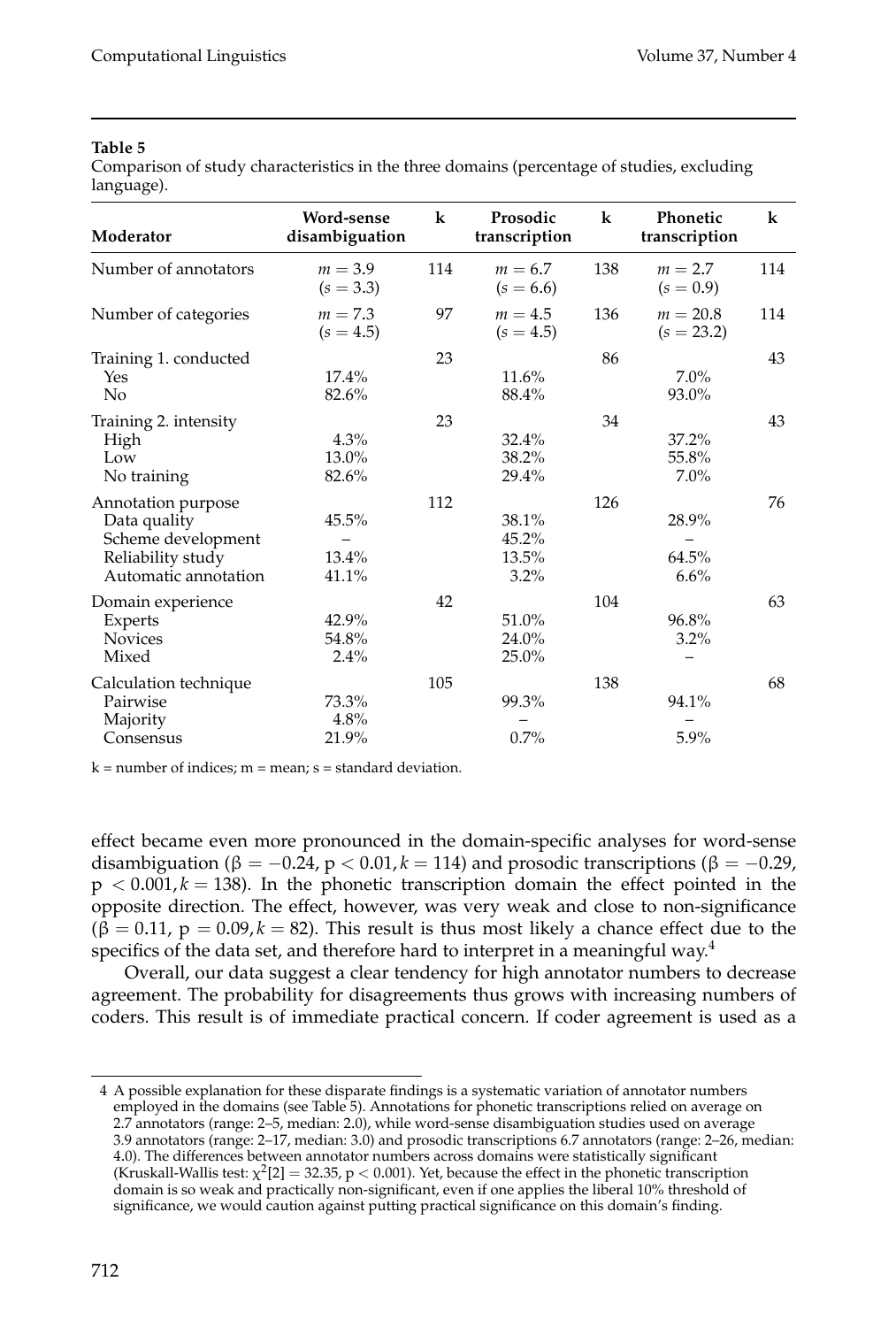proxy for the trustworthiness of annotations, the question arises how many annotators need to agree, to be certain that annotations are trustworthy enough. Is it acceptable if only two coders agree on the same material or is an annotation only reliable if five, six, or more coders are able to reach acceptable agreement levels?

That two coders agree more often than groups of four or more points to the fact that small groups may simply not represent the full spectrum of possible disagreements. Two annotators may well agree with each other by chance. This chance decreases, however, the more annotators get involved, as with rising coder numbers the probability of biases or disparate interpretations of language material increases dramatically (Hux et al. 1997; Wiebe et al. 1998; Wiebe, Bruce, and O'Hara 1999).

The full set of possible annotations in a given setting may be described as 'annotation space.<sup> $5$ </sup> A small group of annotators is unlikely to fully represent and explore this space of possible annotations—especially when more complex material and annotation schemes are used. Consequently, the confidence for a judgment on the trustworthiness of annotations increases with the number of coders. The higher the number of annotators who are able to agree, the less bias and distortion can be expected in the data and the more stable and comparable the results are likely to be. Reaching high agreement with a larger number of annotators would thus indicate a higher trustworthiness of annotations.

Assembling large coder groups can be very costly and may not always be feasible. Our suggestion is therefore to treat this issue as a contingency of the task. For tasks in which very high quality is critical, we recommend the use of larger annotator groups (e.g., five or more annotators); for less critical tasks three or four annotators might be adequate. We also suggest using larger annotator groups in early stages of a project (e.g., when developing and testing a new coding scheme) to increase the potential to discover disagreements early on (allowing a broader investigation of the annotation space).

*3.2.3 Annotator Training: Realization and Intensity.* With respect to annotator training we analyzed two aspects: (1) whether training had taken place and (2) the intensity of the training. Providing annotators with training had a clear positive effect on agreement among coders ( $Q_b$  = 9.90, p < 0.01). Trained annotators reached on average an agreement of 81%, untrained annotators of only 70%. Taking into account the intensity of the training, our results show that high-intensity training led to significantly better agreement rates than low intensities or no training: 86% vs. 75% and 70% for the whole sample ( $Q_b = 20.09$ , p < 0.001).

These results were replicated in two of the separate domain analyses. For phonetic transcriptions agreement rates were 78% for high training intensity, 67% for low intensity, and 26% for no training ( $p < 0.01$ ). For prosodic transcriptions high training intensity resulted in an average agreement of 93% compared with 83% in the other two categories ( $p < 0.01$ ). Results for the word-sense disambiguation domain were not significant. This result is most likely due to the low number of studies in the training categories (4 of the 23 indices reporting intensity).

Overall, results demonstrate a clear positive effect of annotator training on coder agreement. Our data more specifically indicate that investing in intensive training can significantly increase agreement rates.

<sup>5</sup> We are indebted to one of our reviewers for the notion of annotation space, which we consider a very useful theoretical concept to represent the potential breadth of variations in coder answers.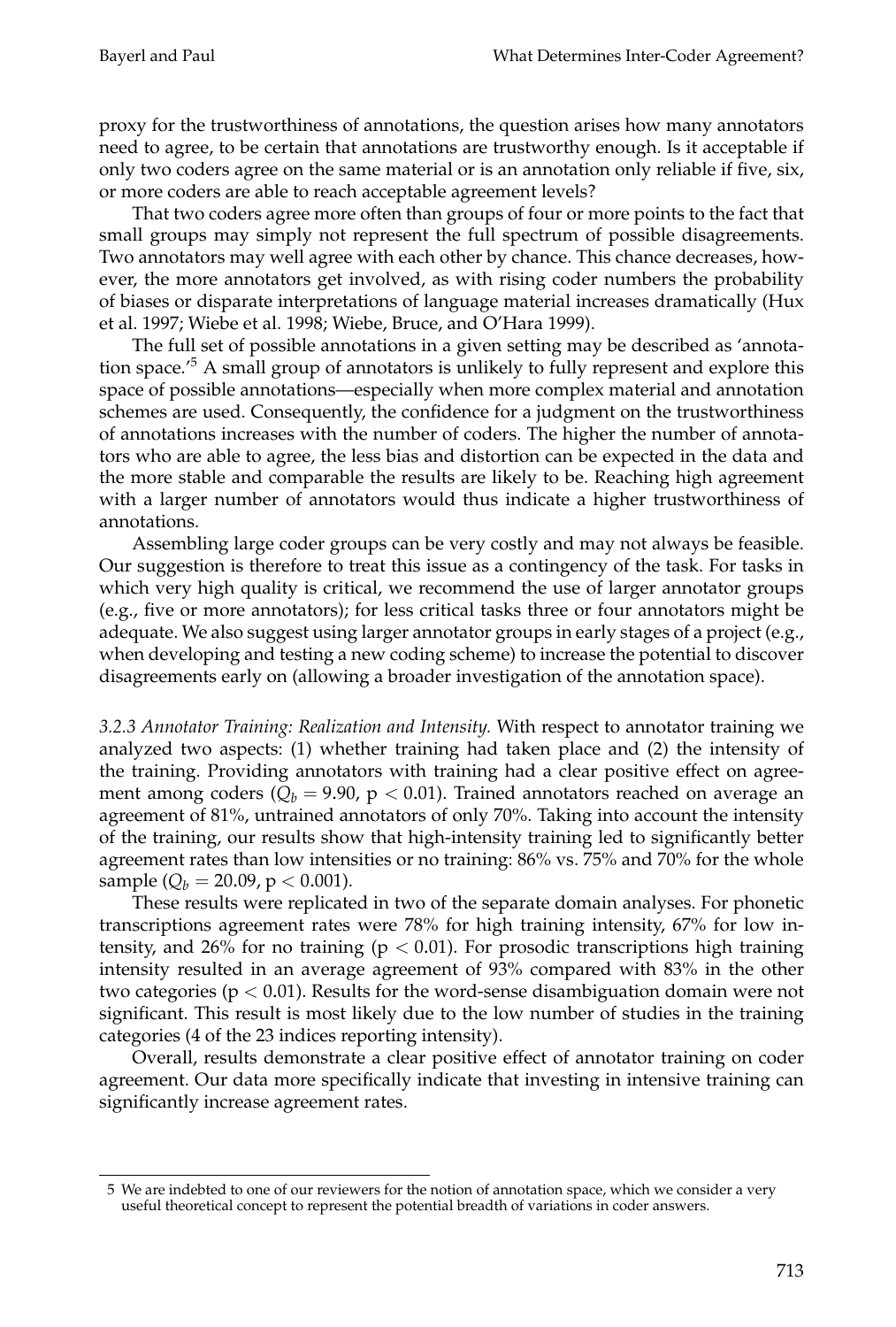*3.2.4 Annotation Purpose.* The purpose for the calculation of annotator agreement was another strong influencing factor on reported values ( $Q_b = 36.85$ ,  $p < 0.001$ ). Reliability studies generally reported the lowest agreement values (avg. 74%), whereas publications that used manual coding as a basis for (semi-)automatic annotations reported the highest values (avg. 86%). As reliability studies in our sample were defined as investigations of upper and lower boundaries of manual annotation quality, and were thus frequently conducted by untrained annotators, the significantly lower agreement in these studies cannot come as a surprise. In the same regard, the importance of highly reliable data for the training of algorithms makes the average agreement in this group understandable. Values lower than 80% are generally considered too low for training sets, and will therefore not be reported. Between these two purposes lay the values for the test of newly developed annotation schemes (84%) and proof of data quality (81%). Considering domains individually, these findings were replicated for the word-sense disambiguation and phonetic transcription domains; prosodic transcriptions showed no significant differences between annotation purposes.

The fact that annotation purpose significantly influenced reported agreement suggests that coder agreement reported in publications cannot be taken as natural upper limits or "best possible" values achievable in an annotation project. Rather, published levels of inter-annotator agreement are more likely decided by the purpose of the project and the generally accepted standards in a community. Such standards can be implicit agreements or explicit rules. Our findings thus illustrate that (implicit or explicit) standards can actively impact data quality. They may, for instance, play a significant role in determining when efforts for the improvement of agreement values are stopped. Where higher boundaries are requested, more effort is expended to meet these standards.

This underlines our introductory comments, in which we emphasized the role of external factors in shaping coder agreement even before starting the actual annotations. In this case it means that the simple fact of shared expectations for agreement levels can already impact the final annotation quality reported in publications. This does not imply that there may not be inherent or "natural" upper bounds to inter-coder agreement; merely that reported rates are impacted by the specific setting in which annotations are made.

Following the arguments made by other authors (Craggs and McGeeWood 2005; Artstein and Poesio 2008), we do not advocate the use of identical thresholds for all situations or purposes. Reliability studies, for instance, have by definition no upper bounds, and important information can also be gained from annotations with agreement rates lower than 80% (or *kappa* < 0.80). A general recommendation would be to adjust the minimum level of agreement depending on the annotation purpose—as is already the practice in the computational linguistics community as indicated by our data.

The more important implication from the results is in our view that, if implicit or explicit rules within a community shape data quality, expectations of what exactly is to be regarded as acceptable or minimal agreement need to be made more explicit. The same is true for the reporting of inter-annotator agreement rates. For instance, if authors stop training their annotators because they consider 80% agreement good enough, then this fact should be made explicit to their readers.

#### **3.3 Characteristics of the Annotators: Domain Expertise**

For domain expertise we compared agreement levels of three types of annotator groups: those consisting only of experts, those consisting only of novices, and mixed groups of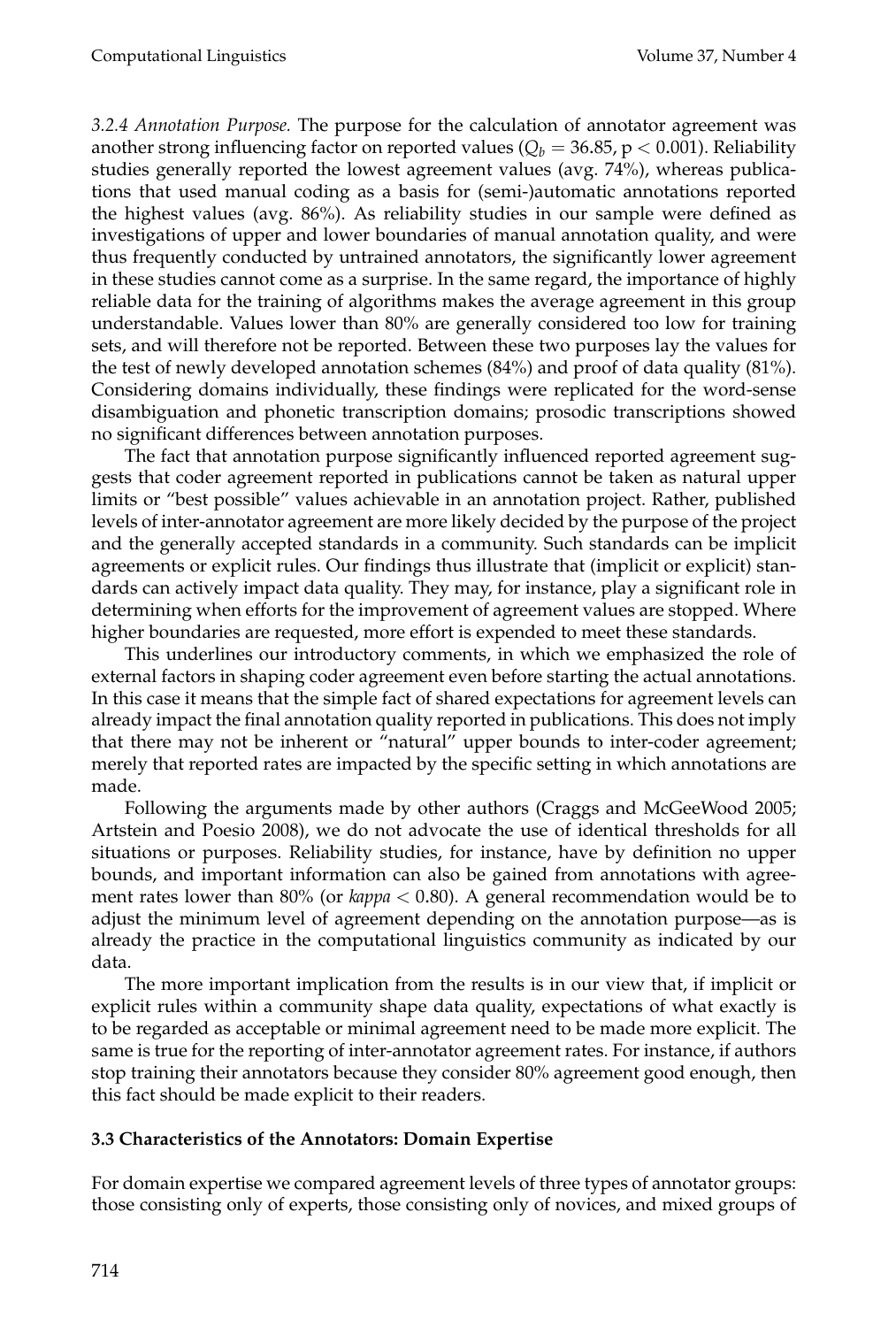experts and novices. For the complete sample, the expert and novice groups reached both the same average agreement (81%). For mixed groups the average agreement was slightly lower (78%). This difference was not statistically significant ( $Q_b = 0.84$ ,  $p =$ 0.66). More domain expertise thus did not improve agreement rates. In fact, our data suggest that the selection of lay annotators can produce agreement rates as high as those from more knowledgeable annotators.

This finding was replicated in the separate analysis for prosodic transcriptions. Here, experts and non-experts also did not differ—both reached an average agreement of 87%. In this domain, however, mixed groups did significantly worse than homogeneous groups (78%,  $p < 0.01$ ). For word-sense disambiguation expert annotators achieved significantly higher agreement rates than non-expert annotators (88% vs. 73%). The mixed group was only represented by one value precluding comparisons. No separate meta-analysis was conducted for phonetic transcriptions, as here all but two of the 63 entries fell in the expert category.

Results on domain expertise thus leave us with a somewhat mixed picture. The complete sample and prosodic transcription suggest that domain expertise has no direct influence on agreement rates. The considerable gap between the two average agreement rates for word-sense disambiguation, in contrast, illustrates that in this domain expertise is indeed an important factor for agreement. In practical terms, our findings mean two things: (1) the influence of expertise on agreement seems to differ across domains, and (2) to increase the likelihood of high agreement rates annotator groups should consist of coders with a comparable level of expertise.

Given this mixed picture, the question arises when to choose experts, and when novices. For domains such as word-sense disambiguation, in which expertise increases agreement, the greater costs in employing domain experts compared to non-experts are clearly worthwhile, if high quality annotations are needed (Kilgarriff 1999). Because of the restriction in domains in our sample we cannot predict which domains—other than the ones we investigated in this study—would particularly profit from expert annotators. Yet, given the existence of this effect, we think that further investigations would be profitable to clarify this point.

A more complex finding is that mixed groups generally resulted in lower agreement rates than homogeneous groups. Implicit in discussions of inter-annotator agreement is that coders not only agree on which unit belongs to which category, but that if they agree these decisions are also correct with respect to the phenomenon under scrutiny. Interannotator agreement is thus interpreted as an "estimate" of the correctness or validity of annotations (Smyth 1995). Yet, in the prosodic transcriptions domain experts and non-experts achieved comparable levels of agreement, while the average agreement for mixed groups was significantly lower. In other words, experts and novices were equally reliable, yet did not agree with each other. This leaves the question, which of the annotations are more "correct."

If mixed groups result in more disagreements than homogeneous groups, experts and non-experts must differ systematically in their perceptions of language material and/or their annotation behaviors. Experts, for instance, often rely on tacit assumptions derived from prior experiences that are not part of the actual coding manual (Krippendorff 2004). These experiences also result in differences in experts' cognitive processes compared to those of novices even if they do not differ in their ability to encode or retrieve information (Larkin et al. 1980; Yekovich, Thompson, and Walker 1991). From our data, we cannot say in what way exactly the two groups differ. Whereas in some cases, novice annotations may indeed be wrong, it is also possible that novice judgments simply represent a different view on language phenomena and are thus just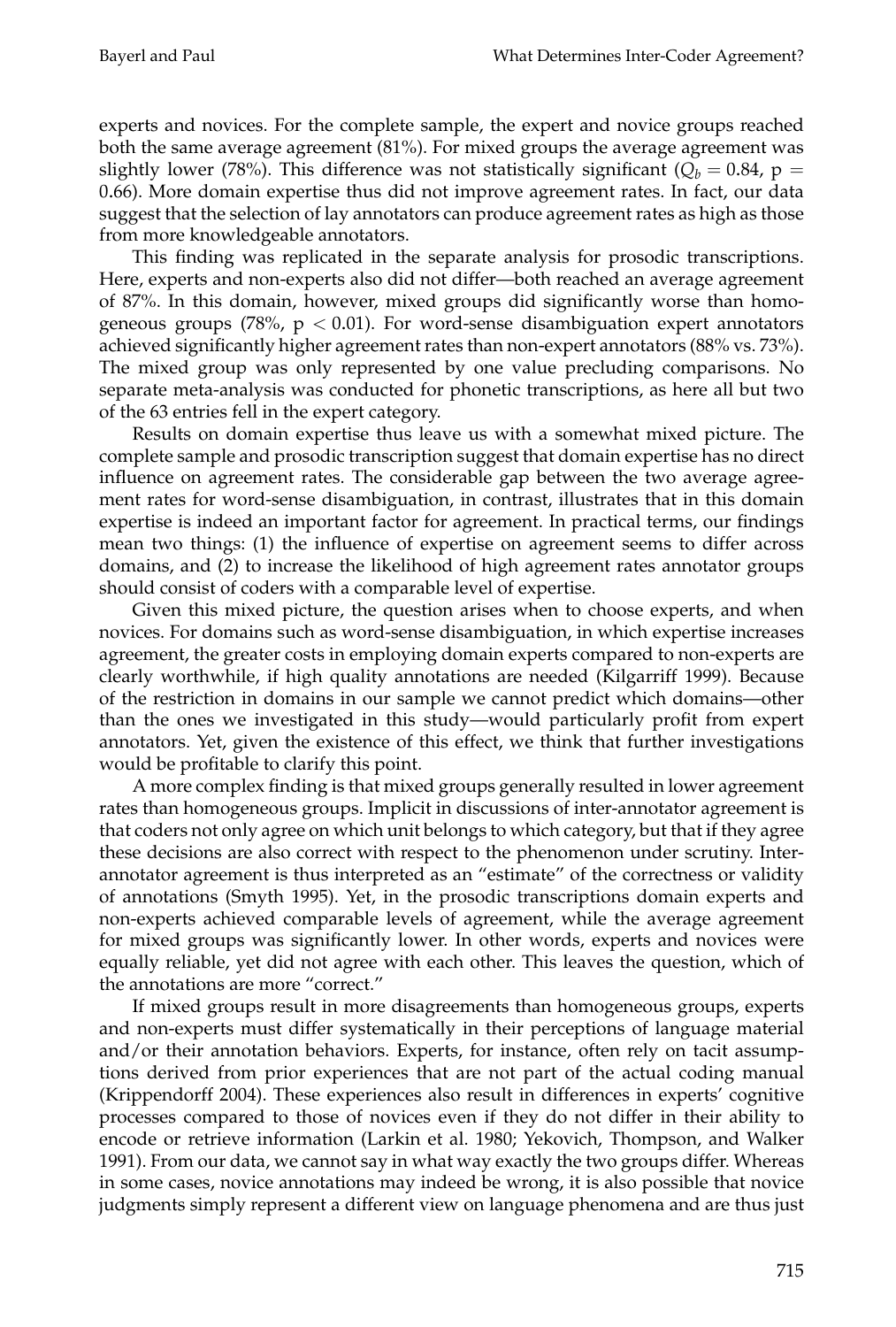as valid as expert decisions. The main implication from this finding is that choices between experts and novices should rather be a question of what interpretation is required than a question of right versus wrong. Our recommendation therefore is to select coders according to the content or purpose of the annotation. If the research question is concerned with language usage/interpretation by "naive speakers," then a novice group should be used. If the purpose is to yield high-quality annotations in a very complex field, domain experts should be chosen. If a broad view is needed, or if authors want to increase their chance to find weaknesses in the annotation scheme and/or setting in the early stage of an annotation project, then a mix of experts and non-experts should be used.

*3.3.1 Expertise versus Training.* One of the main questions when choosing annotators is whether to look for experts or to provide training for less-expert coders. Although findings for training were clearer than results on expertise, solely based on our data it is not possible to say whether trained annotators generally perform systematically better or worse than expert coders. Our data demonstrate that annotator training increases consistency among coders, although—as with prosodic transcriptions—in some cases only intensive training will bring a definite improvement over untrained annotators. Yet, as past research on ratings of language proficiency suggests, training effects may not endure for long (Lumley 1995). A study by Lewis, Watterson, and Houghton (2003) on ratings of nasality points in the same direction. Comparing three groups, highly experienced and trained individuals, highly experienced individuals without training, and inexperienced but trained individuals, they found that the first two groups were more reliable than the third. Past research thus suggests that in the long-term domain expertise may be a better predictor for inter-annotator agreement than training. For more critical tasks the selection of expert annotators thus seems advisable over coder training for non-expert annotators. If expert coders are not available, our data suggest that coder training is a good way to compensate, as long as it is intensive. Because training effects fade over time, we further advise repeated checks of inter-annotator agreement and retraining of coders at regular intervals.

#### **3.4 Characteristics of the Material: Language**

Language of the material was the only characteristic of the material comparable across studies and domains. We found highly significant differences in the agreement rates of languages ( $Q_b = 72.30$ ,  $p < 0.001$ ). Italian and Swedish showed the highest agreement, with 89% in both cases. The lowest agreement rates were found for Asian languages (77%), French (61%), and the "others" category (69%). Word-sense disambiguation showed similar effects as the overall sample, with the lowest agreement rate for French and the "other" category ( $p < 0.001$ ). For the phonetic transcription domain, the "other" category was again the weakest followed by German, Iberian Romance, and French  $(p < 0.02)$ . The prosodic transcription domain had too few studies to allow a valid comparison across languages.

Overall, language did not present a very clear picture. French and the "other" category generally emerged as the most problematic categories. For this result a number of factors may be responsible. Generally, primary studies using French material tended to use more fine-grained schemes, as well as a higher number of annotators. Studies based on French material also included a higher number of reliability studies in which annotators received no training. Annotations for Asian languages and the "other" category differed similarly in study characteristics; for instance, a higher average number of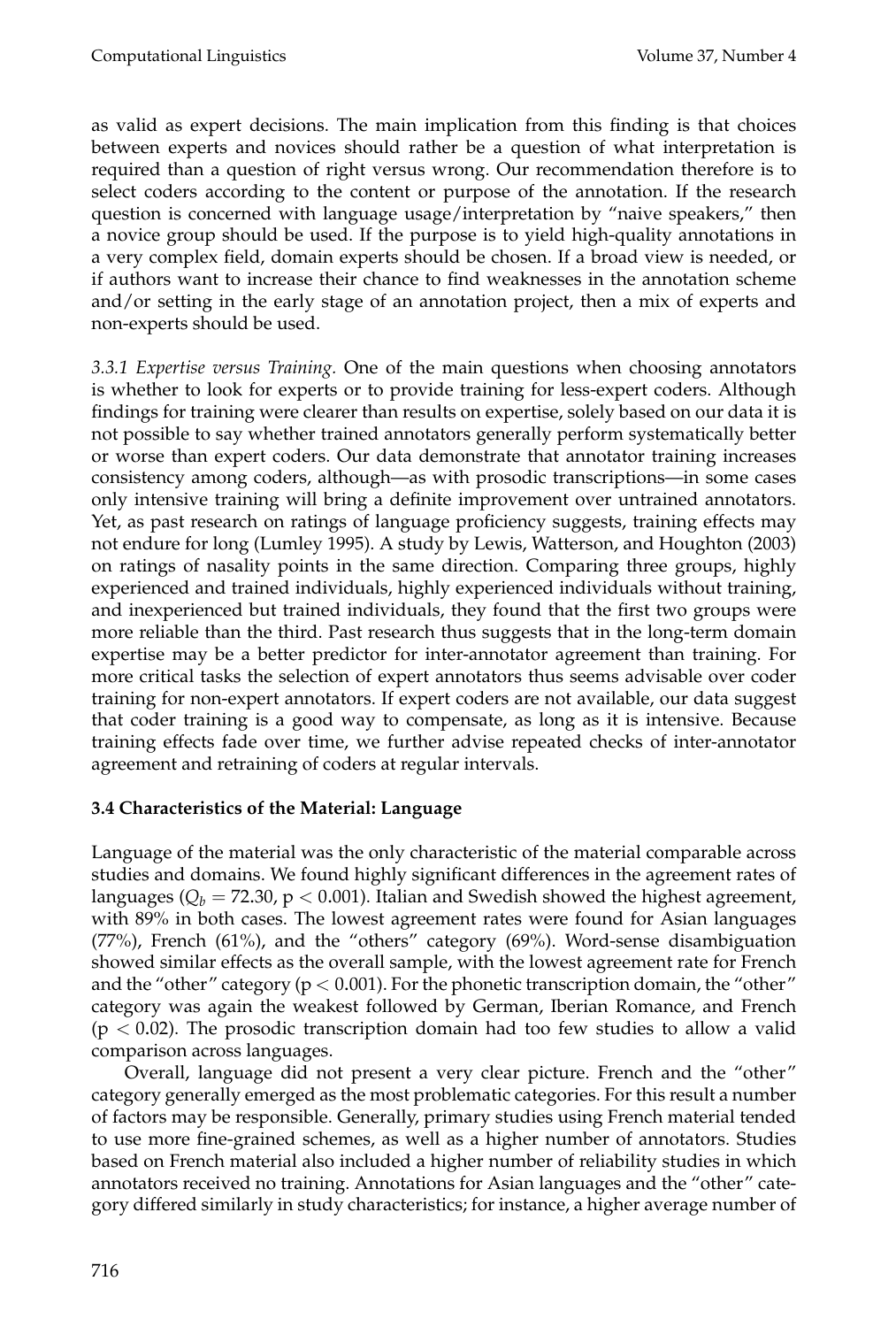categories for coding (Asian languages:  $m = 11.2$ ; others:  $m = 12.5$  compared to Italian:  $m = 5.0$  and Swedish:  $m = 3.2$ ). Based on these findings, we would therefore caution to infer a direct effect of language on annotator agreement. Results rather suggest that other factors such as annotation purpose, number of categories, or number of annotators play a more important role than language.<sup>6</sup>

#### **3.5 Characteristics of the Annotation Scheme: Number of Categories**

For the complete sample we found a highly significant negative relationship between categories and inter-annotator agreement ( $\beta = -0.28$ , p < 0.001). Thus, inter-annotator agreement decreased with a rising number of categories in the coding scheme. This result was replicated for each of the three domains (word-sense disambiguation: β =  $-0.29$ , p < 0.001 after elimination of one outlier study; prosodic transcriptions:  $\beta =$  $-0.21$ ,  $p < 0.01$ ; phonetic transcriptions:  $\beta = -0.22$ ,  $p < 0.05$ ). The replication of the negative relationship found in the overall data set for all three domains points towards a general link between number of categories and inter-annotator agreement.

The main implication of this finding is that annotation schemes should be as sparse as possible, if the reliability of annotations has to be high. More categories put higher demands on annotators, both in terms of memory load (i.e., keeping all possible categories in mind) as well as their ability to differentiate between possible choices. Fine-grained schemes, in which categories differ only slightly in their meaning, are especially problematic (Rumshisky and Batiukova 2008). Part of the negative relationship can thus be explained by cognitive factors, in the sense that a high number of categories require more (and often finer-grained) differentiations, which tend to be harder to make. A part of the negative relationship is thus likely due to disagreements of coders on finer-grained categories or the inability to differentiate between very similar categories.

The negative relationship between number of categories and agreement may also be partly due to the statistical properties of agreement indices, which link an increasing number of categories to lower agreement. This relationship has been found for percentages as well as kappa (Julius and Wright 2005; Artstein and Poesio 2008). Our study cannot determine whether this statistical influence is equally or even more important than the impact of increasing cognitive demands for annotators. Qualitative studies demonstrate, however, that larger and finer-grained schemes do have an influence on annotator behavior (Krishnamurthy and Nicholls 2000; Versley 2006). We are therefore certain that at least a part of the negative relationship is attributable to the increased difficulty of more complex schemes. The practical implication of this finding is that large schemes should be avoided, if high inter-coder agreement is necessary.

#### **3.6 Characteristics of the Agreement Index: Calculation Method**

For the comparison of calculation methods we only included studies with more than two annotators. Calculation method showed a clear impact on agreement  $(Q_b = 31.93$ ,  $p < 0.000$ ,  $k = 180$ ). The calculation as majority or pairwise agreement yielded systematically higher agreement rates than when the consensus method was used. For

<sup>6</sup> Most studies did not provide information on the language proficiency of the annotators. Where such information was provided, annotators were generally indicated as native speakers.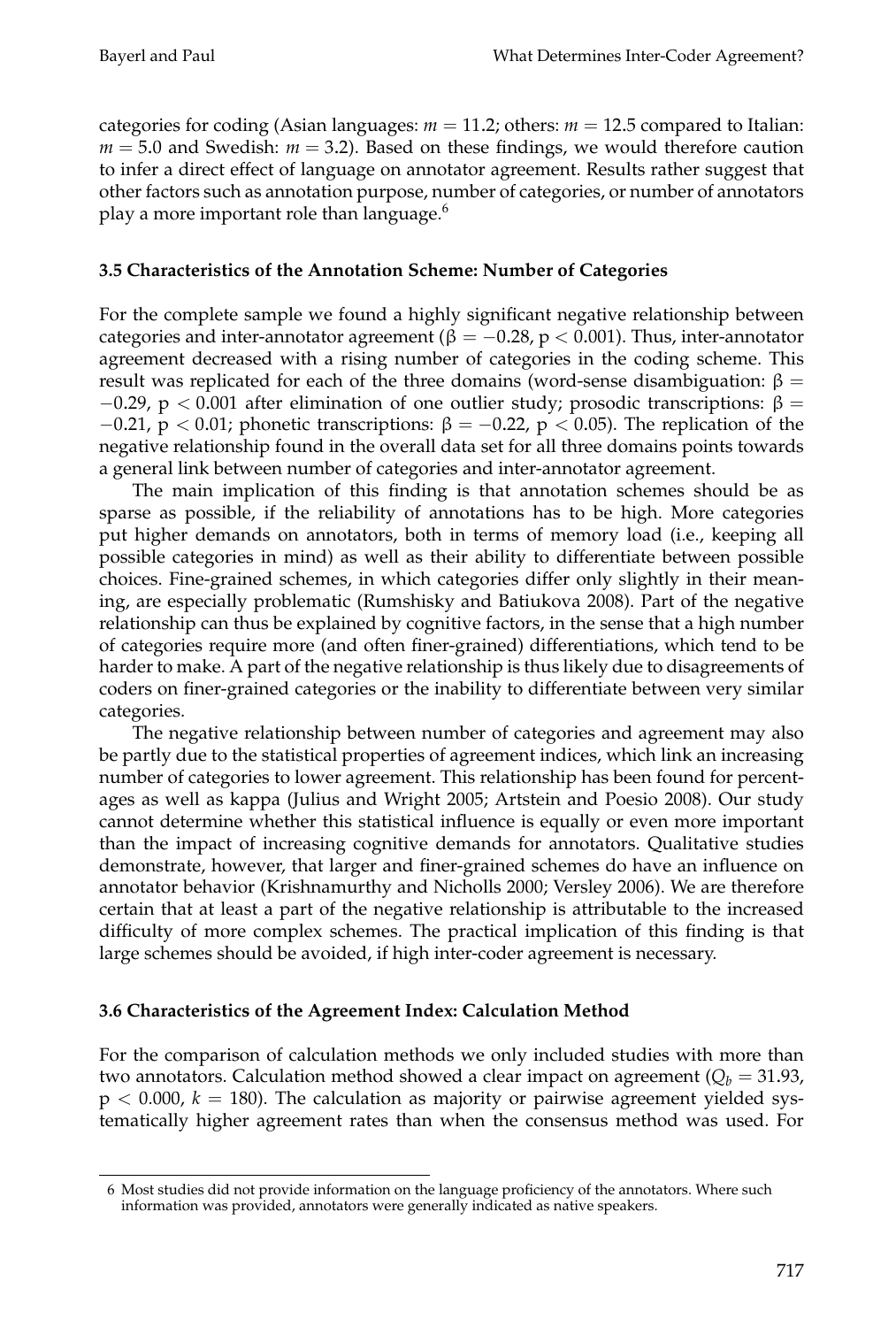the pairwise method the average agreement rate was  $81\%$  ( $k = 151$ ), for the majority method 84%  $(k = 5)$ , and the consensus method resulted in an average agreement of  $62\%$  ( $k = 24$ ). The significantly lower agreement using the consensus method could be replicated in the separate analyses for word-sense disambiguation ( $p < 0.001$ ) and phonetic transcriptions ( $p < 0.001$ ). In the subsample for prosodic transcriptions only one study used the consensus method. We therefore did not run a separate analysis for this domain.

When considering the implications of this result, it must be noted that the differences in agreement rates are not due to actual differences in the underlying data. Rather the three indices represent conceptual differences in what is regarded as "agreement". The three methods are thus not simply statistical alternatives, but represent disparate approaches to agreement. Pairwise agreement is calculated by averaging the indices obtained by comparing the annotation of one annotator with the annotation of each remaining annotator. An index obtained by consensus does not consider pairs but the whole group of annotators as the basis of calculation. Here agreement is only given if *all* annotators agree in their annotation of an instance. The criterion for agreement is thus much stronger in consensus than in pairwise agreement. The majority method lies between these two approaches, and can either use a more lenient stance (for instance, agreement is given if three out of five coders agree) or a more strict understanding of agreement (four out of five coders need to agree). Because the consensus method is more severe in punishing disagreement than either of the other two methods, the systematically lower agreement with this calculation method cannot be a surprise—it is simply an expression of the stronger criterion for agreement.

The significant differences among computation techniques raise the question, which of the methods is the most appropriate, and whether the same thresholds and standards across computation methods can be applied. Because results of consensus and majority votes will depend on the number of annotators in the study with a likely trend for lower coefficients in the case of more annotators, indices from different studies are often not directly comparable, and a comparison of indices derived with different calculation methods seems questionable at best. To our knowledge, no clear rule on either differential thresholds or on the feasibility or preferability of one calculation method over the other exists. Our suggestion would be to treat calculation method as a contingency of the criticality of the task. In practical terms this means:

- $\bullet$  Because consensus methods are much more sensitive to disagreement and require more absolute agreements on identical items, this method seems most appropriate where reliability of data is highly critical.
- $\bullet$ For less critical tasks, pairwise agreement can be used.
- $\bullet$  Sensitivity can be adjusted by changing the criterion in majority votes, that is, the number of coders in a group that need to agree on an item.
- - The interpretation of reported agreement values must take the method used for their calculation into account.

# **4. Summary of Results**

The aim of our study was to identify influencing factors that impact inter-coder agreement. For this purpose we reviewed 96 reports of manual annotations (with a total of 346 agreement indices) in three domains using a statistical meta-analytic approach.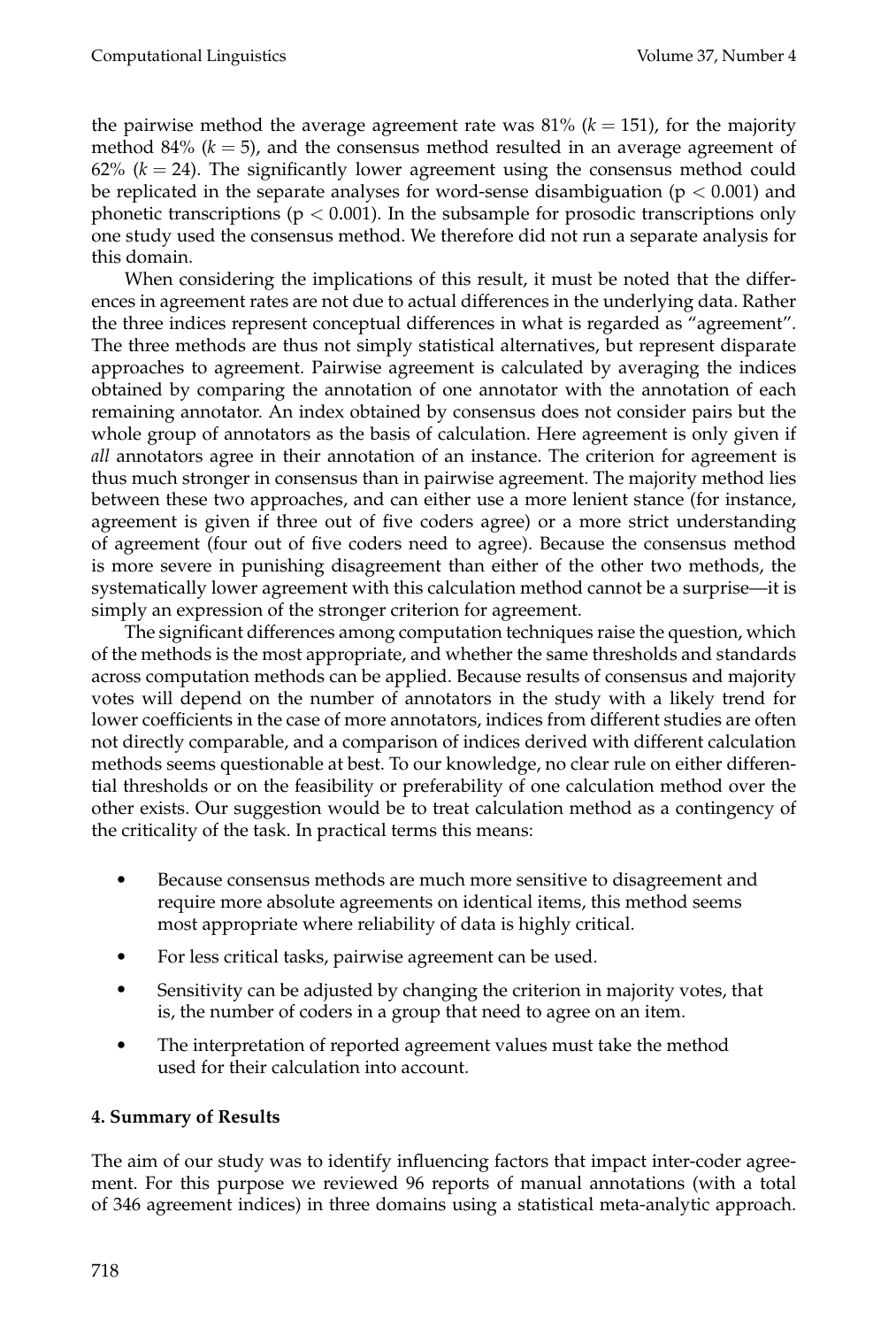In this context we investigated eight disparate factors providing information on the characteristics of the setting, annotators, material, annotation scheme, and calculation method. The following is a summary of our results:

- 1. *Domain:* Agreement rates differed significantly across domains. They were highest for the phonetic transcription domain followed by word-sense disambiguation and prosodic transcriptions.
- 2. *Number of annotators:* Inter-annotator agreement decreased with increasing number of annotators.
- 3. *Training:* Training improved inter-annotator agreement, particularly if the training intensity was high.
- 4. *Annotation purpose:* Inter-annotator agreement differed systematically across annotation purposes. It was highest for data sets intended as basis for (semi-)automatic annotations and lowest for reliability studies.
- 5. *Domain expertise:* Experts and novices reached the same level of agreement in the overall data set and the prosodic transcription domain. In word-sense disambiguation expertise led to significantly higher agreement, indicating that the relevance of expertise differs across domains. Homogeneous groups of only experts or only non-experts achieved generally higher agreement rates than mixed groups.
- 6. *Language of the material:* We found no clear results for language. French and "others" generally yielded the lowest agreement rates, but this was probably due to other factors such as annotation purpose.
- 7. *Number of categories:* Agreement rates decreased with rising numbers of categories in a scheme.
- 8. *Calculation method:* Calculation method systematically impacted the reported agreement values. Majority and pairwise methods resulted in higher values than the consensus method.

# **5. Additional Recommendations and Theoretical Implications**

#### **5.1 Steps to Increase the Likelihood of Inter-Coder Agreement and Confidence in Annotations**

In the presentation of our findings, we discussed two kinds of recommendations: one for increasing the likelihood of inter-coder agreement, the other for increasing the confidence in the trustworthiness of annotations.

To increase likelihood of inter-coder agreement, we suggest:

- $\bullet$
- use few categories<br>• use annotators with the same level of domain expertise use annotators with the same level of domain expertise<br>• provide training, preferably of high intensity
- 

To increase confidence in the trustworthiness of annotations, we suggest:

 use larger groups of annotators (e.g., five or more for very critical tasks, three or four for less critical tasks)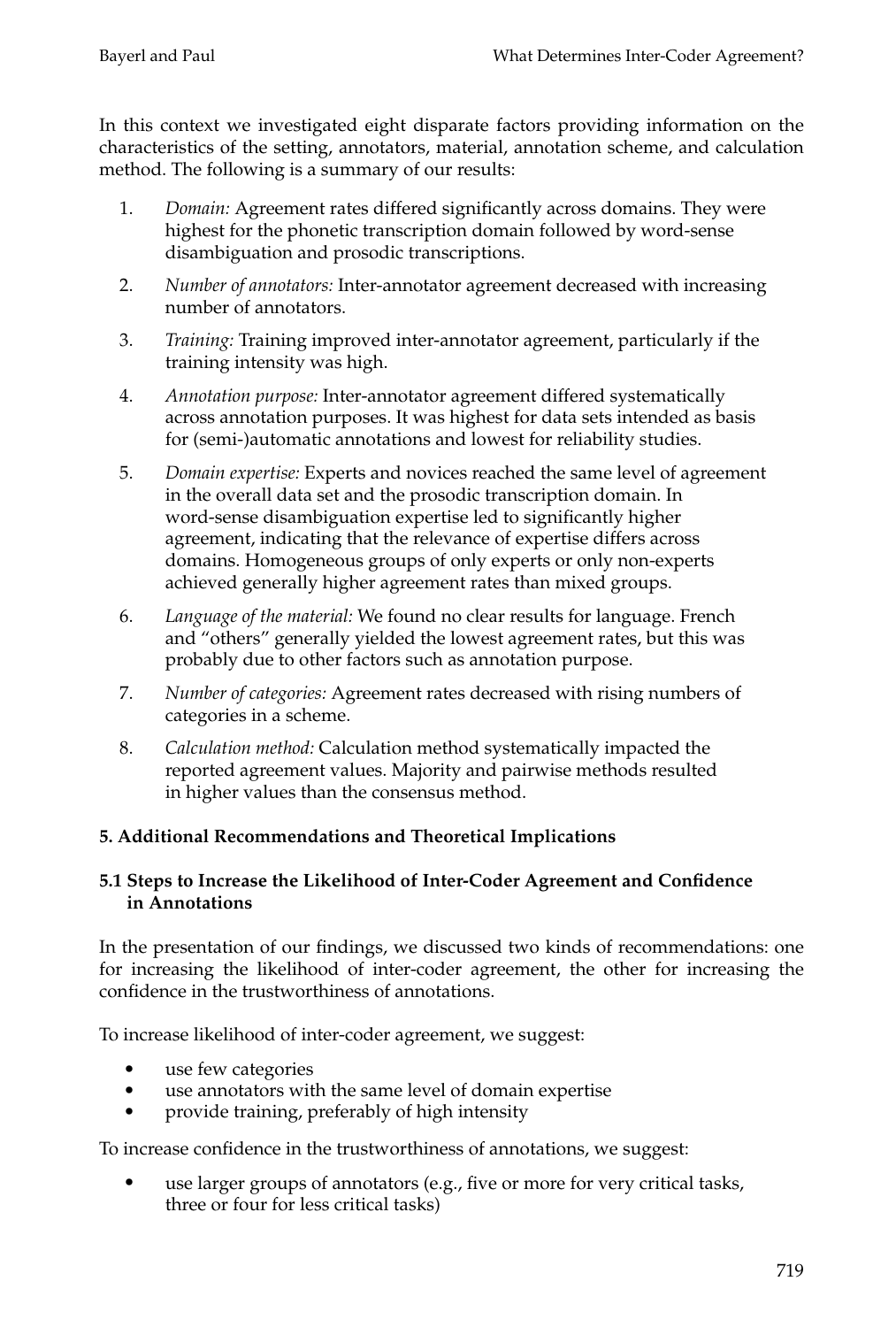calculate agreement as consensus rather than as pairwise or (lenient) majority agreement

# **5.2 Reporting of Information**

Given systematic influences on agreement rates, reported agreement rates become a function of the specific context in which annotation data were collected: Although 85% agreement between two coders using four categories might not be hard to achieve, the same value for a group of six annotators using ten or more categories could be much more challenging. The same is true for agreement rates achieved by untrained or little-trained annotators versus expert or highly trained annotators, or the calculation of agreement as pairwise or consensus agreement. As discussed previously, the systematic influences of such factors as training, annotation purpose, number of categories and annotators, and so forth, demonstrate that agreement values depend on the context and the way agreement was achieved and calculated.

Unfortunately, reports of annotation studies tend to include very few specifics on the setting or procedure. For example, only 34.4% of all studies we analyzed reported information on whether training had taken place, and only about 12.5% of these studies gave any precise indication of how much training annotators received. Only slightly more than half of the studies (54.2%) reported the expert status of annotators, and 16.7% were missing information on how the agreement index was calculated. Four studies in our sample even failed to provide the number of annotators in the project. The lack of context information makes it difficult to develop a fair appreciation of the agreement in a specific study. We therefore would like to encourage a more systematic and detailed way of reporting annotation reliability. In our opinion, a minimum set of information should include:

- 1. Number of annotators
- 2. Type and amount of material annotated
- 3. Number of categories in the scheme
- 4. Criteria for selecting annotators
- 5. Annotators' expert status (novices, domain experts, schema developers, native speakers, etc.)
- 6. Type and intensity of training
- 7. Type and computation of the agreement index
- 8. Purpose for calculating the agreement index (including whether the goal was to reach a certain threshold or achieve "highest-possible" agreement)

In a further step, we would also recommend an agreement on the interpretation of labels such as "novice," "expert," or different levels of training intensity. For instance, can students still be considered novices or do we reserve this label for completely naive coders with no former experience in the domain and annotations? Also, some studies in our sample spoke of "well-trained annotators," some of "extensively trained" annotators. Do they imply the same level of training and thus knowledge, and how much training has been conducted to result in "well-trained" coders? These few examples from our data already demonstrate how difficult it can be to compare even basic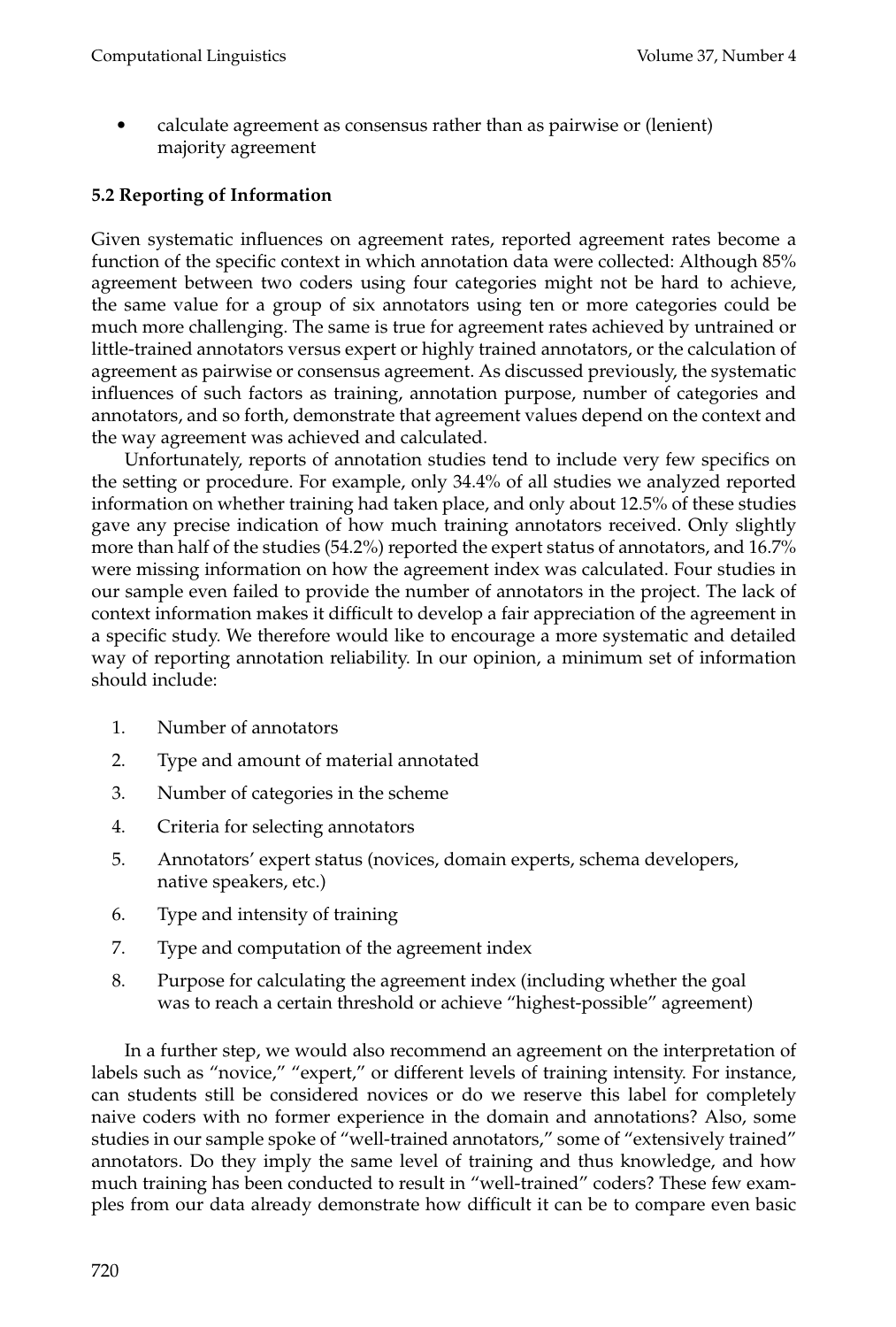information across studies. A clearly defined set of labels would greatly facilitate such a comparison. We would therefore like to encourage efforts to develop such a common vocabulary for manual annotations.

#### **5.3 Theoretical Implications: Differentiating between Agreement and Correctness**

Implicit in discussions of inter-annotator agreement is that coders not only agree on which unit belongs to which category, but that if they agree these decisions are also correct with respect to the phenomenon under scrutiny. Inter-annotator agreement is thus interpreted as an estimate of the correctness or validity of annotations (Smyth 1995). In our study, this assumption left us with a dilemma. Our data showed that experts and non-experts could achieve comparable levels of agreement, whereas the average agreement for mixed groups was significantly lower. In other words, experts and novices were equally reliable, yet did not agree with each other.

This dilemma points to the difficulty of distinguishing between *annotator agreement* and *correctness of annotations*. Whereas annotation studies are generally concerned about the reliability of their data, the validity of annotator decisions seems to be implied. Our finding on expert and novice coders at least warrants the question of whether reliability (measured in terms of inter-annotator agreement) can provide all the information needed to make an informed decision about overall annotation quality. Reliability can give us a fair indication of the trustworthiness of our data with respect to unsystematic variation (Hollnagel 1993), but it does not provide us with an indication of its correctness. We thus think that future discussions about annotation quality should be extended conceptually to include both reliability and validity considerations.

#### **6. Limitations**

Although the meta-analytic method is widely accepted as a valuable approach to synthesize information, our analysis also has several limitations. One of the main challenges of the meta-analytic method is that it is restricted to the information reported in its primary sources. One of the first observations coming out of our review was the general scarcity and unsystematic nature of information in annotation reports. This limited our ability to include a wider range of possible moderators in our analysis. We hope that our article encourages authors to provide more background information on the annotation setting and process. This will not only increase the understanding of reported agreement values, but also increase our chance to investigate additional influences and domains in the future.

Our analyses further focused exclusively on agreement percentages. This was due to the fact that reports of other indices such as kappa, F-, or alpha-measures were too rare to warrant a statistical analysis. Our recommendations thus apply only directly if authors use percentages to measure coder agreement. This raises the question as to how far our findings are applicable to other summary measures such as kappa, as these indices are based on slightly different concepts of agreement. Percentage agreement has been widely criticized as a biased measure, as it lacks the correction for chance agreement other indices such as kappa provide (Carletta 1996; Artstein and Poesio 2008). It is, for instance, prone to overestimating agreement in the case of few categories. Kappa on the other hand has been criticized as an overly conservative measure (Strijbos et al. 2006). It could thus be argued that statistical properties of agreement indices may influence meta-analytic results. Although we cannot rule out that the specific statistical properties of agreement indices may introduce biases into the statistical results, we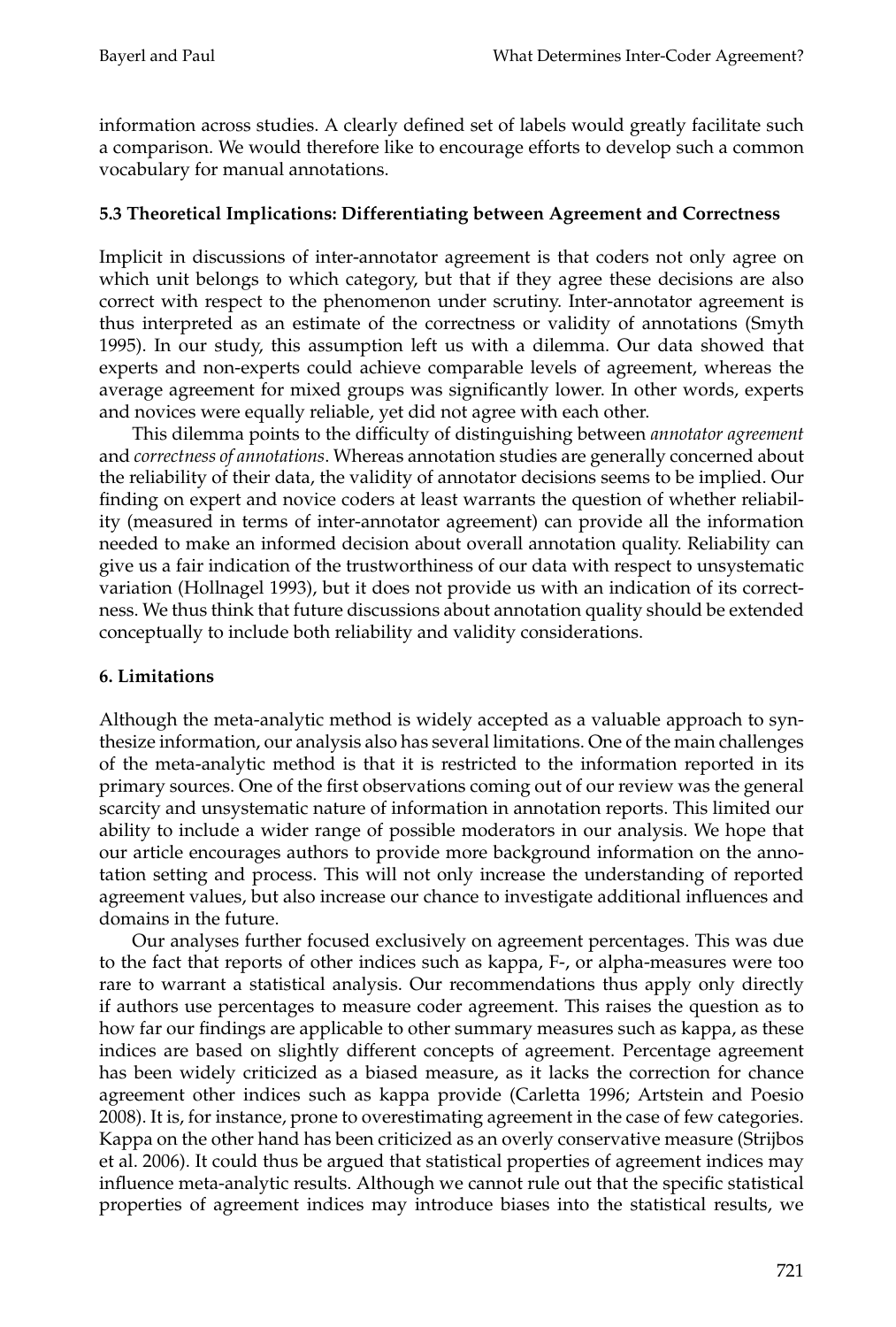are confident that these influences will not change the general picture of our results, especially given the large sample and the robust effects we found for most factors. Thus, although different agreement indices are based on slightly different concepts of agreement, the general intent and direction of indices are comparable. We would thus expect that meta-analyses for alternatives to percentage agreement will lead to very similar results. The only exception might be number of categories. Controlling for the influence of number of categories was one of the foremost reasons why kappa was invented. In consequence, for chance-corrected coefficients such as kappa a much smaller or possibly no moderator effect could emerge. Still, an increasing number of categories often also implies that categories become harder to distinguish. A part of the negative relationship between number of categories and agreement values could thus also be due to the increasing challenges in differentiating between increasingly similar categories. This effect has been demonstrated in qualitative studies (Krishnamurthy and Nicholls 2000; Versley 2006) and would not be affected by the correction for chance. Our assumption would be that, if the negative relationship can be attributed entirely to the number of categories in a scheme, a meta-analysis of chance corrected measures would find smaller or no moderator effect. If disagreements are (also) due to the inability to distinguish categories, a comparatively large negative relationship should remain. In our analysis we did not differentiate between the two factors *schema size* and *similarity of categories*, and at present, not enough data exist to conduct comparative meta-analyses of different agreement indices on this or other factors. However, as kappa is starting to replace agreement percentages, a systematic analysis of this index and a comparison with the present findings will, we hope, become feasible.

For methodological reasons our analysis was restricted to those three annotation domains that offered sufficient data to conduct robust moderator analyses. This restriction raises the question as to how far our results are generalizable to other domains. The important aspect to determine comparability is whether the coding problems and procedures that are typical for these three domains are also typical for linguistic annotations in general. In other words, generalizability is given if coding problems and procedures found in the three domains in our analysis are typical for the linguistic domain our results are to be applied to. In our estimation the factors examined in this article (e.g., number of annotators, number of categories in an annotation scheme, or intensity of annotator training) are relevant for the majority of annotation tasks. We therefore argue that the results in this article are generalizable to other domains, as long as these domains do not differ more from the studies in our sample than these studies differ among themselves. Consequently, if the reader considers these three domains as typical for linguistic annotation tasks the results of the overall analysis can be seen as generic. This is particularly true if these results could be replicated within the domainspecific analyses, which had a weaker test power due to the smaller number of studies included in each analysis.

#### **7. Conclusions**

The aim of our study was to identify factors that impact the degree of inter-coder agreement. The practical contributions of our study to the field of computational linguistics are recommendations on what steps to take to increase the likelihood of inter-annotator agreement and the trustworthiness of annotations. We further provided suggestions for the choice between expertise and coder training, as well as a minimal standard for the reporting of annotations. Our study also raised some conceptual questions, such as the differentiation between similarity (i.e., coder agreement) and correctness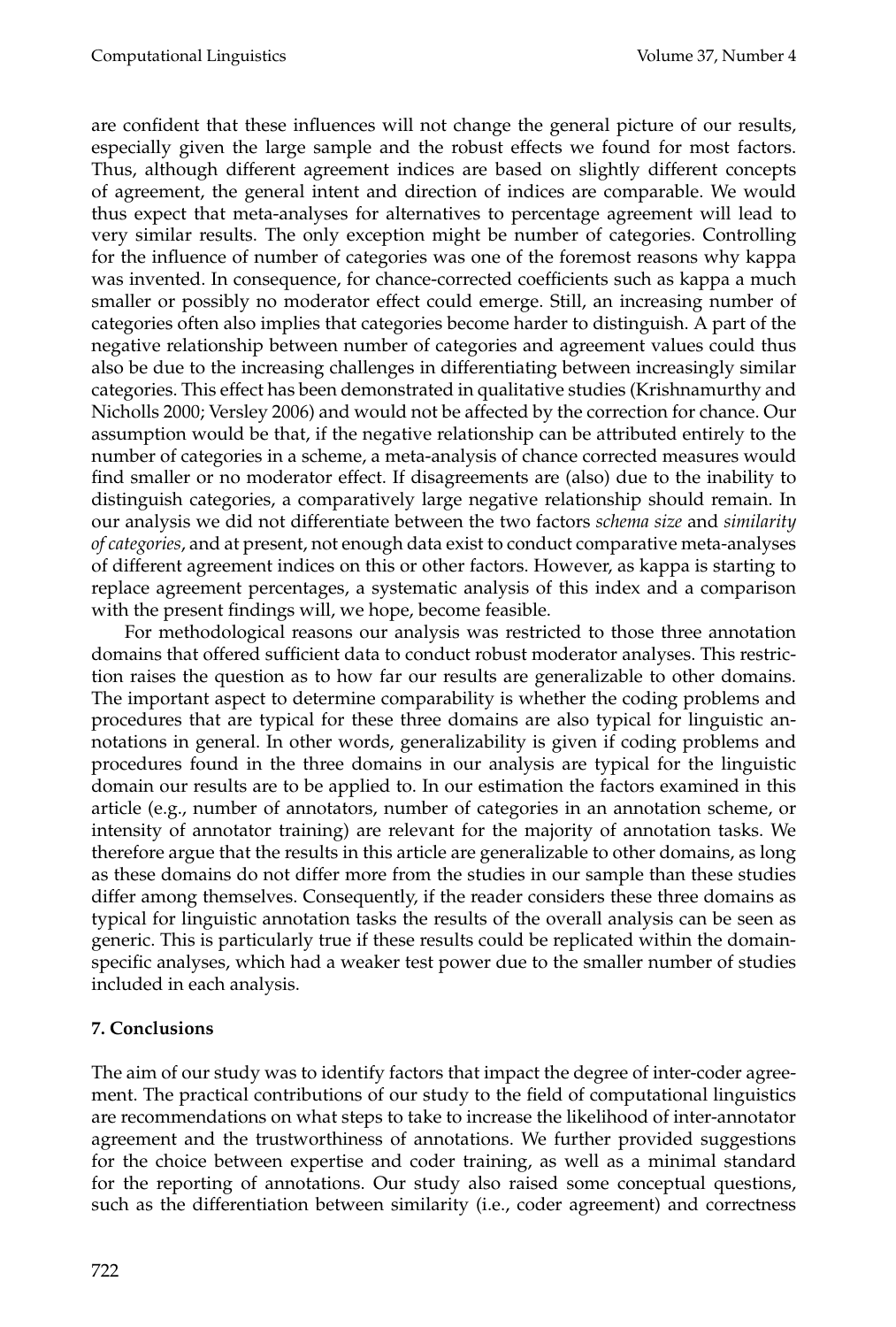of annotations, and the need to view agreement rates in the context of their setting and purpose. The quality of manual linguistic annotations is a complex area, which clearly deserves further study. We hope that this study can provide not only practical guidance for computational linguists, but also pointers for further research on inter-annotator agreement.

#### **References**

- Andreevskala, Alina and Sabine Bergler. 2006. Semantic tag extraction from WordNet glosses. In *Proceedings of the 5th Conference on Language Resources and Evaluation (LREC-2006)*, pages 413–416, Genoa.
- Artstein, Ron and Massimo Poesio. 2008. Inter-coder agreement for computational linguistics. *Computational Linguistics*, 34(4):555–596.
- Begg, Colin B. 1994. Publication bias. In Harris Cooper and Larry V. Hedges, editors, *The Handbook of Research Synthesis*. Sage, New York, pages 399–409.
- Beigman Klebanov, Beata and Eyal Beigman. 2009. From annotator agreement to noise models. *Computational Linguistics*, 35(4):495–503.
- Beigman Klebanov, Beata, Eyal Beigman, and Daniel Diermeier. 2008. Analyzing disagreements. In *Proceedings of the Workshop on Human Judgements in Computational Linguistics (Coling 2008)*, pages 2–7, Manchester.
- Calhoune, Sasha, Malvina Nissim, Mark Steedeman, and Jason Brenier. 2005. A framework for annotating information structure in discourse. In *Proceedings of the Workshop on Frontiers in Corpus Annotation II: Pie in the Sky (ACL 2005)*, pages 45–52, Ann Arbor, MI.
- Carletta, Jean. 1996. Assessing agreement on classification tasks: The kappa statistic. *Computational Linguistics*, 22(2):249–254.
- Cohn, Lawrence D. and Betsy J. Becker. 2003. How meta-analysis increases statistical power. *Psychological Methods*, 8(3):243–253.
- Cooper, Harris and Larry V. Hedges. 1994a. *The Handbook of Research Synthesis*. Sage, New York.
- Cooper, Harris and Larry V. Hedges. 1994b. Research synthesis as a scientific enterprise. In H. Cooper and L. V. Hedges, editors, *The Handbook of Research Synthesis*. Sage, New York, pages 3–14.
- Craggs, Richard and Mary McGeeWood. 2005. Evaluating discourse and dialogue coding schemes. *Computational Linguistics*, 31(3):289–295.

DiEugenio, Barbara and Michael Glass. 2004. The kappa statistic: A second look. *Computational Linguistics*, 30(1):95–101.

- Fiske, Donald W. 1983. The meta-analytic revolution in outcome research. *Journal of Consulting and Clinical Psychology*, 51(1):65–70.
- Glass, Gene V. 1976. Primary, secondary, and meta-analysis of research. *Educational Researcher*, 5(10):3–8.
- Glass, Gene V. and Mary L. Smith. 1979. Meta-analysis of research on the relationship of class size and achievement. *Educational Evaluation and Policy Analysis*, 1(1):2–16.
- Greene, Jennifer C., Valerie J. Caracelli, and Wendy F. Graham. 1989. Toward a conceptual framework for mixed-method evaluation designs. *Educational Evaluation and Policy Analysis*, 11(3):255–274.
- Greenhouse, Joel B. and Satish Iyengar. 1994. Sensitivity analysis and diagnostics. In Harris Cooper and Larry V. Hedges, editors, *The Handbook of Research Synthesis*. Russel Sage, New York, pages 383–398.
- Grefenstette, Gregory, Yan Qu, David A. Evand, and James G. Shanahan. 2006. Validating the coverage of lexical resources for affect analysis and automatically classifying new words along semantic axes. In James G. Shanahan, Yan Qu, and Janice Wiebe, editors, *Computing Attitude and Affect in Text: Theory and Application. Technical Report SS-04-07*. American Association for Artificial Intelligence, Menlo Park, CA, pages 63–70.
- Gruenstein, Alexander, John Niekransz, and Matthew Purver. 2005. Meeting structure annotation: Data and tools. In *Proceedings of the 6th SIGdial Workshop on Discourse and Dialogue*, pages 117–127, Lisbon.
- Hedges, Larry V. and Ingram Olkin. 1985. *Statistical Methods for Meta-Analysis*. Academic Press, Orlando, FL.
- Hedges, Larry V. and Therese D. Pigott. 2004. The power of statistical tests for moderators in meta-analysis. *Psychological Methods*, 9(4):426–445.
- Hedges, Larry V. and Jack L. Vevea. 1998. Fixed- and random-effects models in meta-analysis. *Psychological Methods*, 3(4):486–504.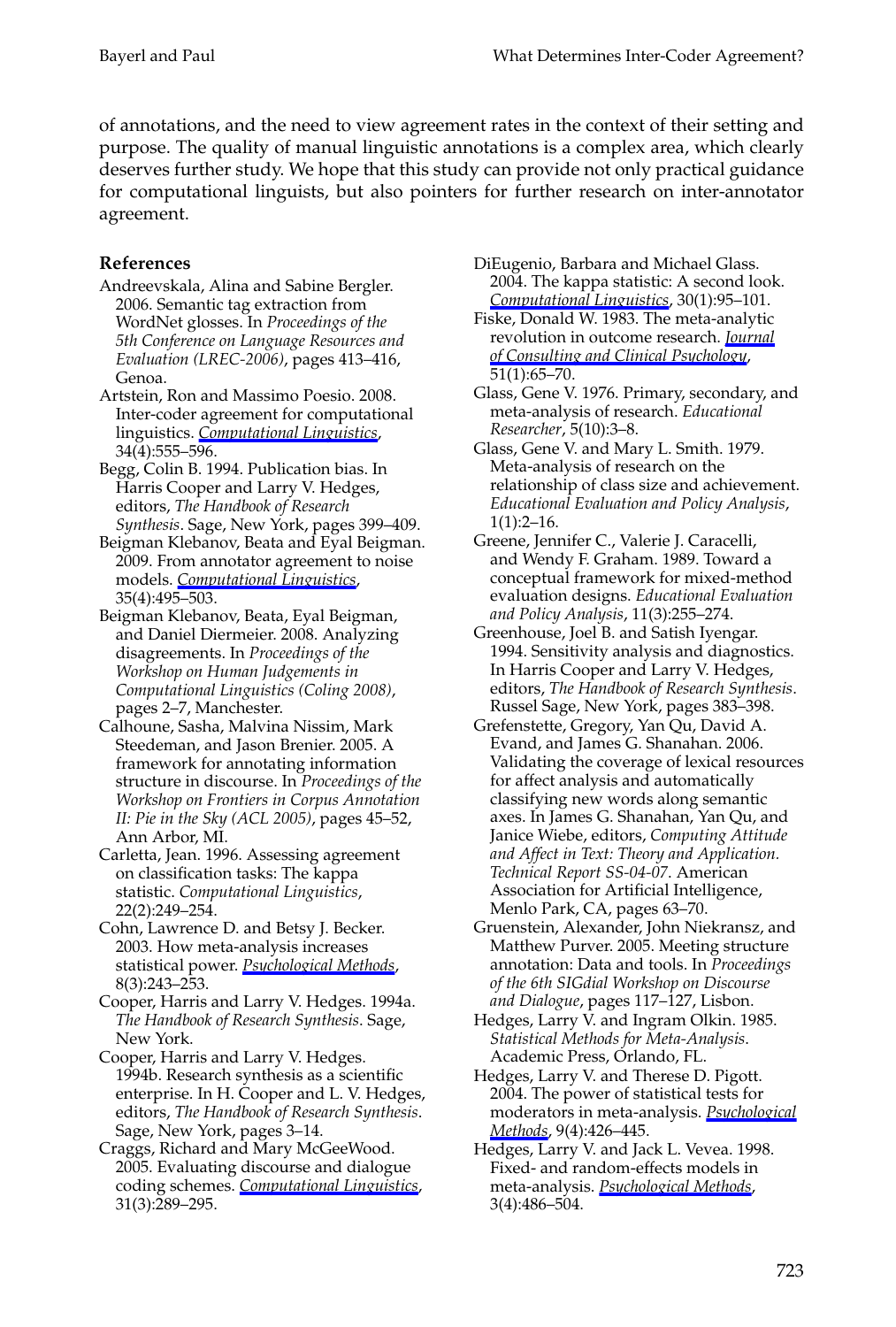#### Computational Linguistics Volume 37, Number 4

- Hollnagel, Erik. 1993. *Human Reliability Analysis Context and Control*. Academic Press, London.
- Hunter, John E. and Frank. L. Schmidt. 1990. *Methods of Meta-Analysis. Correcting Error and Bias in Research Findings*. Sage, New York.
- Hux, Karen, Dixie Sanger, Robert Reid, and Amy Maschka. 1997. Discourse analysis procedures: Reliability issues. *Journal of Communication Disorders*, 30(2):133–150.
- Julius, Sim and Chris C. Wright. 2005. The kappa statistic in reliability studies: Use, interpretation, and sample size requirements. *Physical Therapy*, 85(3):257–268.
- Kilgarriff, Adam. 1999. 95% replicability for manual word sense tagging. In *Proceedings of the 9th Conference of the European Chapter of the Association for Computational Linguistics (EACL 1999)*, pages 277–278, Bergen.
- Krippendorff, Klaus. 2004. *Content Analysis: An Introduction to Its Methodology*. Sage, Thousand Oaks, CA, 4th ed.
- Krishnamurthy, Ramesh and Diane Nicholls. 2000. Peeling an onion: The lexicographer's experience of manual sense-tagging. *Computers and the Humanities*, 34(1-2):85–97.
- Larkin, Jill, John McDermott, Dorothea P. Simon, and Herbert A. Simon. 1980. Expert and novice performance in solving physics problems. *Science*, 208:1335–1342.
- Lewis, Kerry E., Thomas L. Watterson, and Sarah M. Houghton. 2003. The influence of listener experience and academic training on ratings of nasality. *Journal of Communication Disorders*, 36(1):49–58.
- Lipsey, Mark W. and David B. Wilson. 2001. *Practical Meta-Analysis*. Sage, Thousand Oaks, CA.
- Lumley, Tom. 1995. Rater characteristics and rater bias: Implications for training. *Language Testing*, 12(1):54–71.
- Navigli, Roberto. 2009. Word sense disambiguation: A survey. *ACM Computing Surveys*, 41(2):1–69.
- Neuendorf, Kimberly A. 2002. *The Content Analysis Guidebook*. Sage, Thousand Oaks, CA.
- Oppermann, Daniela, Susanne Burger, and Kark Weilhammer. 2000. What are transcription errors and why are they made? In *Proceedings of the 2nd International Conference on Language Resources and Evaluation (LREC 2000)*, pages 409–441, Athens.
- Passoneau, Rebecca J. 2004. Computing reliability for co-reference annotation. In *Proceedings of LREC-2004*, pages 1503–1506, Lisbon.
- Passonneau, Rebecca J., Ansaf Salleb-Aouissi, and Nancy Ide. 2009. Making sense of word sense variation. In *Proceedings of the Workshop on Semantic Evaluations: Recent Achievements and Future Directions*, pages 2–9, Boulder, CO.
- Pitt, Mark, Keith Johnson, Elizabeth Hume, Scott Kiesling, and William D. Raymond. 2005. The Buckeye corpus of conversational speech: Labeling conventions and a test of transcriber reliability. *Speech Communication*, 45(1):89–95.
- Popescu-Belis, Andrei. 2008. Dimensionality of dialogue act tagsets. An empirical analysis of large corpora. *Language Resources and Evaluation*, 42(1):99–107.
- Purver, Matthew, Patrick Ehlers, and John Niekrasz. 2006. Shallow discourse structure for action item detection. In *Proceedings of the ACTS Workshop (HLT-NAACL 2006)*, pages 31–34, New York, NY.
- Rosenthal, Robert. 1995. Writing meta-analytic reviews. *Psychological Bulletin*, 118(2):183–192.
- Rumshisky, Anna and Olga Batiukova. 2008. Polysemy in verbs: Systematic relations between senses and their effect on annotation. In *HumanJudge '08: Proceedings of the Workshop on Human Judgements in Computational Linguistics*, pages 33–41, Morristown, NJ.
- Smith, Mary L. and Gene V. Glass. 1977. Meta-analysis of psychotherapy outcome studies. *American Psychologist*, 32(9):752–760.
- Smyth, Padhraic. 1995. Learning with probabilistic supervision. In Thomas Petsche, editor, *Computational Learning Theory and Natural Learning Systems. Vol. III: Selecting Good Models*. MIT Press, Cambridge, MA, pages 163–182.
- Snow, Rion, Brendan O'Connor, Daniel Jurafsky, and Andrew Y. Ng. 2008. Cheap and fast—but is it good? Evaluating non-expert annotations for natural language tasks. In *Proceedings of the Conference on Empirical Methods in Natural Language Processing (EMNLP '08)*, pages 254–263, Stroudsburg, PA.
- Strijbos, Jan-Willem, Rob L. Martens, Frans J. Prins, and Wim M. G. Jochems. 2006. Content analysis: What are they talking